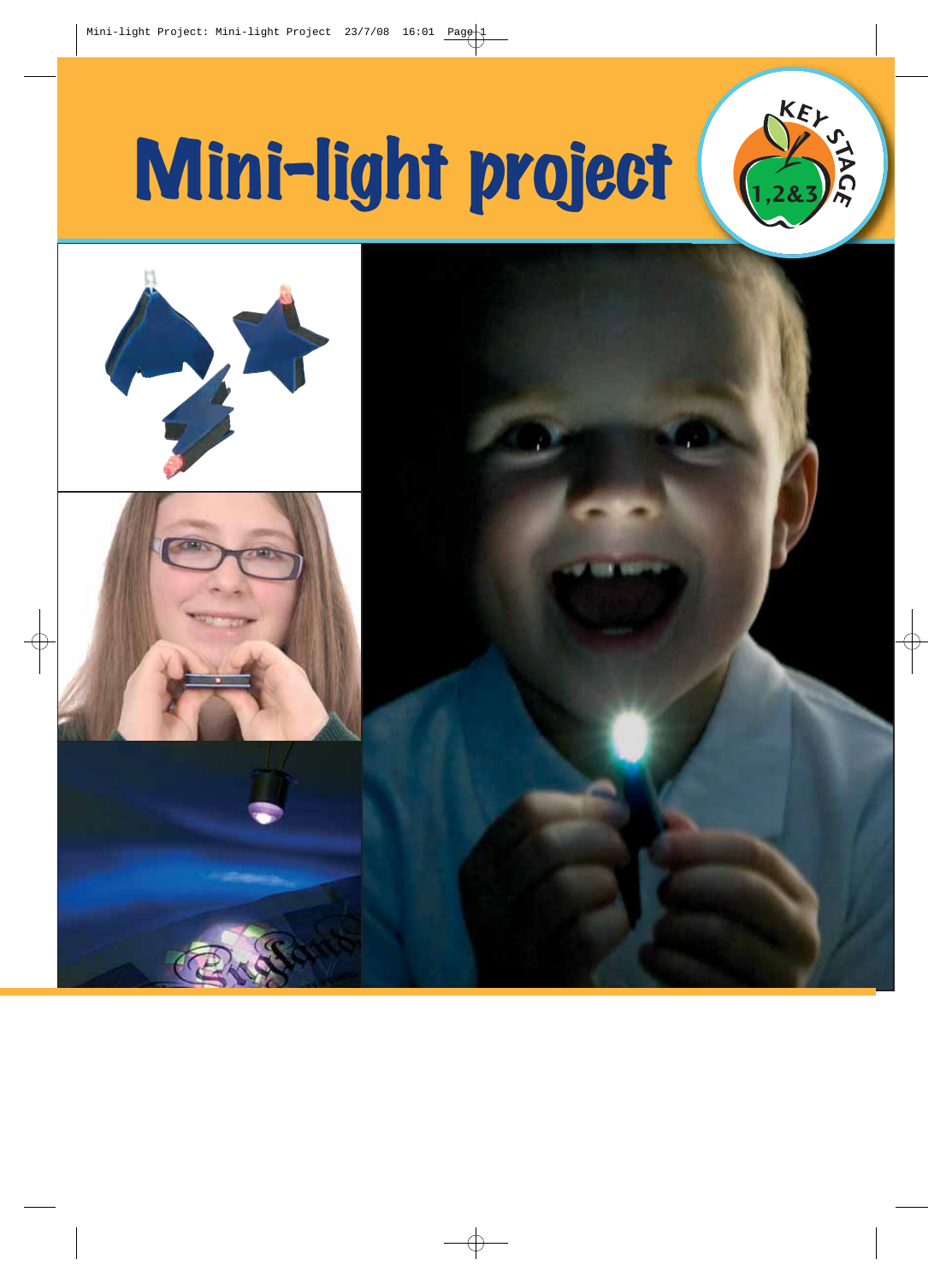When a designer is given a problem to solve, they often break the problem up into a num<br>This is to make sure that they do not forget any important information that might affect the When a designer is given a problem to solve, they often break the problem up into a number of smaller activities. This is to make sure that they do not forget any important information that might affect the design.

**Situation** – The situation will give us a general description of the background to the problem.

Security of our personal possessions is an important part of modern life and, as a result we all carry keys with us. When you return home at night, it can often be difficult to find your lock in the dark to put your key in.



**Design Brief** – The design brief is a summary statement that clearly states the aim of the design project and in a few words states the kind of thing that is needed. For example, 'Design a toy' is not very helpful to a designer. 'Design a toy for a baby' gives the designer a clearer focus without applying restrictions.

## Task 1 Write a design brief for your Mini-light.

**Investigation** - Before designing we must find out as much as we can about the situation. Investigation therefore involves collecting information from a variety of sources. When you investigate a situation, it is important for you to think about all the things that might affect your product.



To help you build up a good background knowledge, investigate locks and keys using the information and activity sheets.

**Specification** – Once you have a clear understanding of the problem, you can work out the specification for your Mini-light. A specification is a list of things that the final design must do. A good specification will list the important features in order of importance.

Specifications are an important part of designing because they provide a check list against which you can review your ideas as you are working. They also give you something against which to evaluate your ideas and your finished product.

For example, 'the toy should be painted' does not give the designer enough information. 'The toy should be painted a primary colour' is a clear statement without restricting the designer.



## Task 3

Write a specification for your Mini-light key ring.

- Make a list of all the features you need to include in the design.
- Place them in the correct order of importance.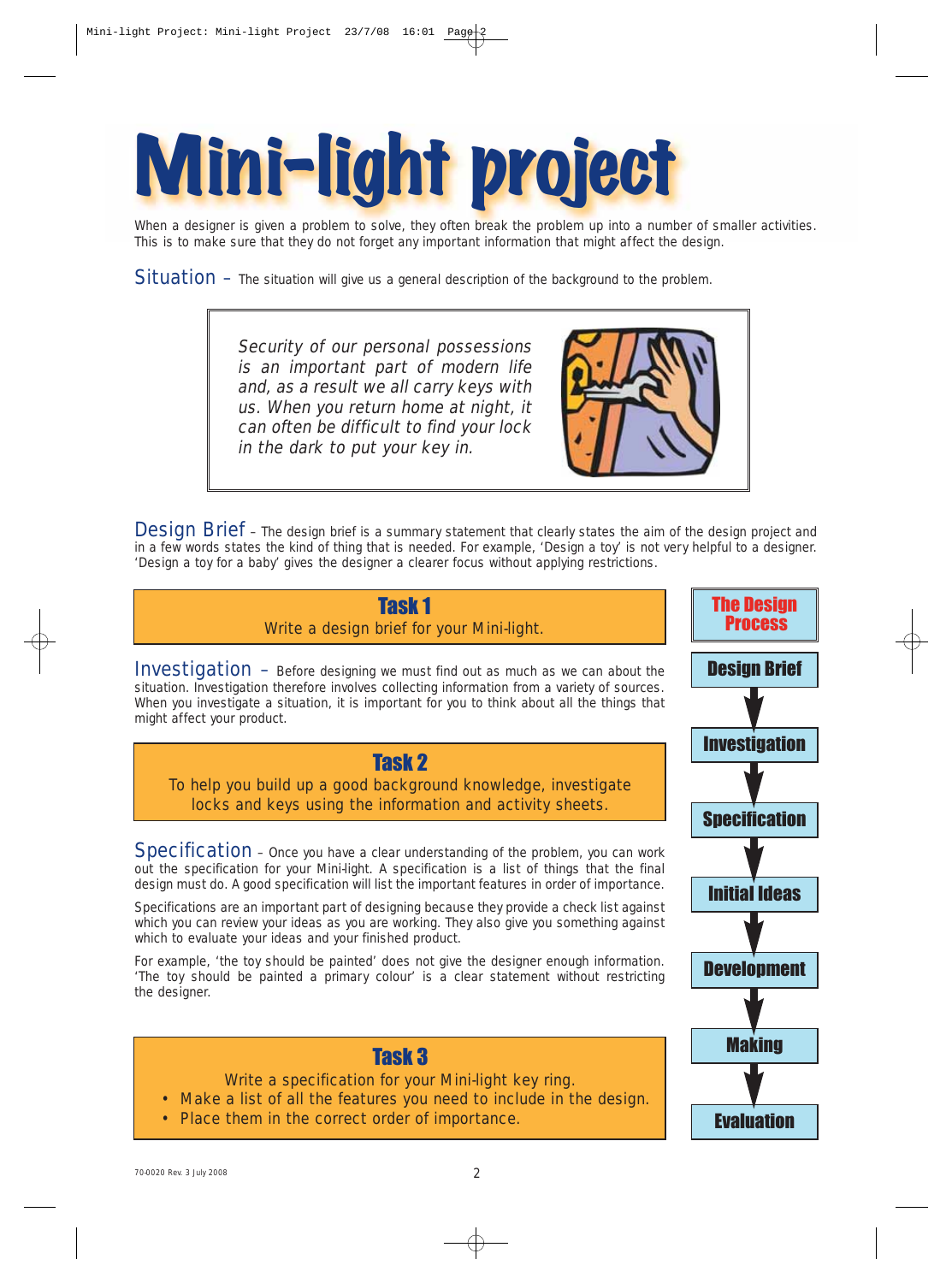# Locks and keys

The earliest lock in existence is an Egyptian lock made of wood, found with its key in the ruins of Nineveh, in ancient Assyria. In construction it is the prototype of the modern cylinder lock.

### 2000 B.C. Egyptian weighted tumbler Lock



The diagram above shows an Egyptian weighted tumbler lock made over 4,000 years ago.

#### How it works:

The wooden key with a series of pegs that matched the weighted pins in a lock. When the key was pushed into the hollow bolt (1.), the pins are lifted (2.), allowing the bolt to be drawn back and the lock opened (3).

### Modern pin-tumbler lock



The diagram above shows a typical modern pin-tumbler lock

#### How it works:

The key, when pushed into the keyway, lifts the tumblers by the slopes of their vee cuts. Each tumbler is in two parts, the pin and the driver. When the tumblers are lifted by the correct key, the dividing line between each pin and driver exactly coincides. The key is now free to turn and the lock will open.

## The parts of key



# Lock making in England

In England the town of Willenhall in the West Midlands has been the centre of the lock making industry since 1600. During the period 1830 to 1900 there were hundreds of small family locksmiths. Today only a few small family locksmiths remain. Locks are no longer made by hand, they are mass produced in large factories. A large proportion of these lock companies still have a base in Willenhall.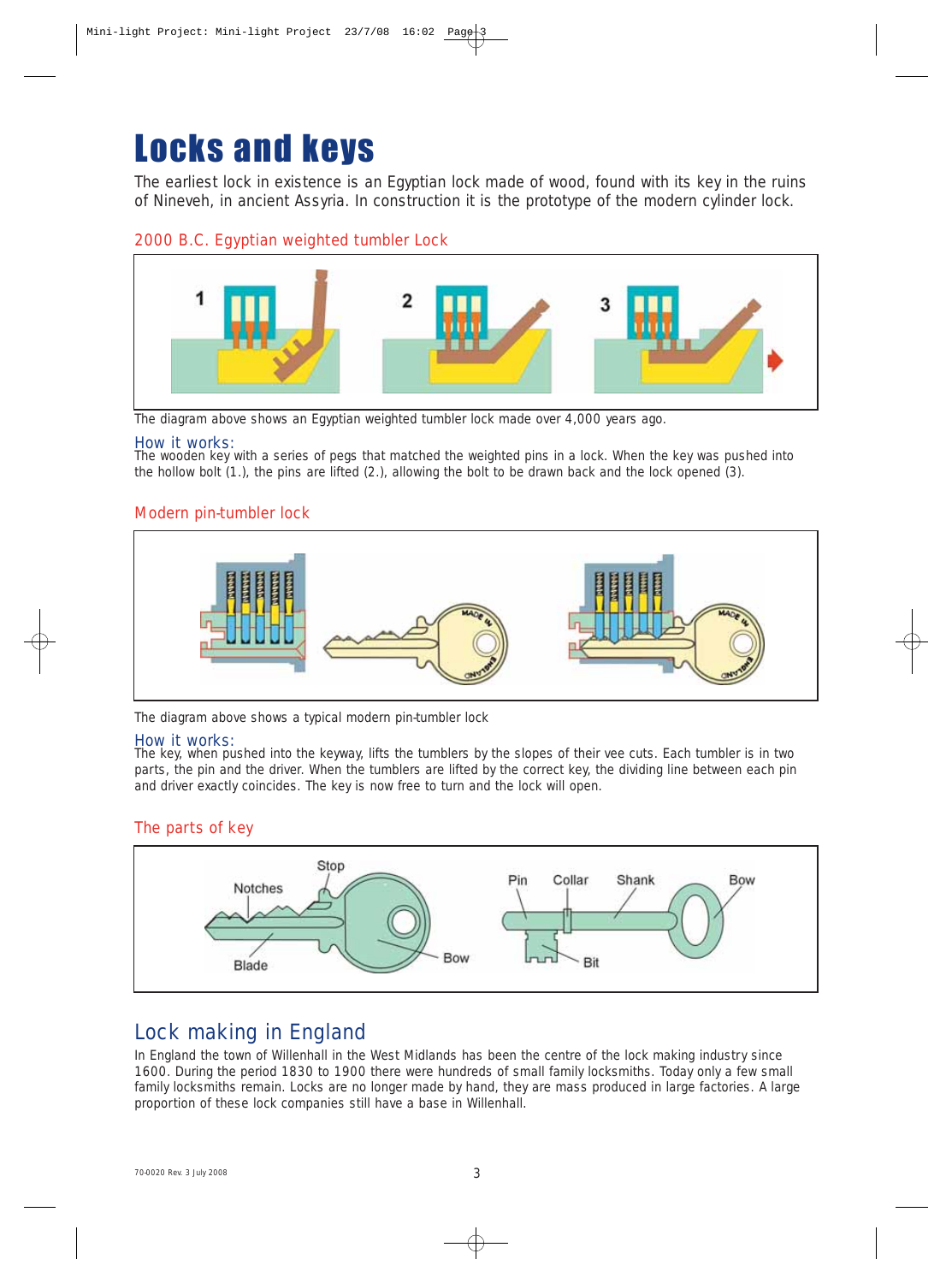# Locks and keys activity

Keys and locks are part of our everyday life. We protect our personal belongings such as lockers and bikes by different types of keys and locks. The design of each lock and key combination has to be unique so that no other key will be able to open the lock.



- 1. Locks and keys have been in use since the early Egyptians.
	- a) When were the earliest locks made?
	- b) What materials were the early locks made from?
	- c) What are the notches or vee cuts in a modern key for?
	- d) Where is the centre for lock making in the UK?



Designers frequently start to develop a new idea, by finding out how people use existing products, what materials they are made from and how they were made. Often designers conduct a survey to help gather information for their designs.

- 2. Conduct a survey in your class into the keys people carry. You can include graphs to help explain your results. Listed below are a few points you might like to include in your survey:
	- a) How many keys people carry?
	- b) How many different types of keys do people carry?
	- c) What the keys are used for?
	- d) How much their keys weigh?
	- e) What else do people carry with their keys as a method of identification?
	- f) How are the keys kept together, what is the most common method?
- 3. Draw at least two keys and label the parts on one of your drawings. You may need to borrow some from your friends.
- 4. A new game shop called 'Puzzle' has decided to give away key fobs as part of an opening promotional event. An outline of the blank fob is drawn below.



- a) Develop a series of initial ideas that contain the shop name 'Puzzle' and reflects the theme of games. b) Select the best features from your initial ideas and draw a final design in colour on an outline of the key
- fob. Include both front and back designs.

There are two sides available for artwork. Use the front for your main design. On the back include contact information, which you can make up. To make it easier to see your designs, draw your key fobs at least twice normal size.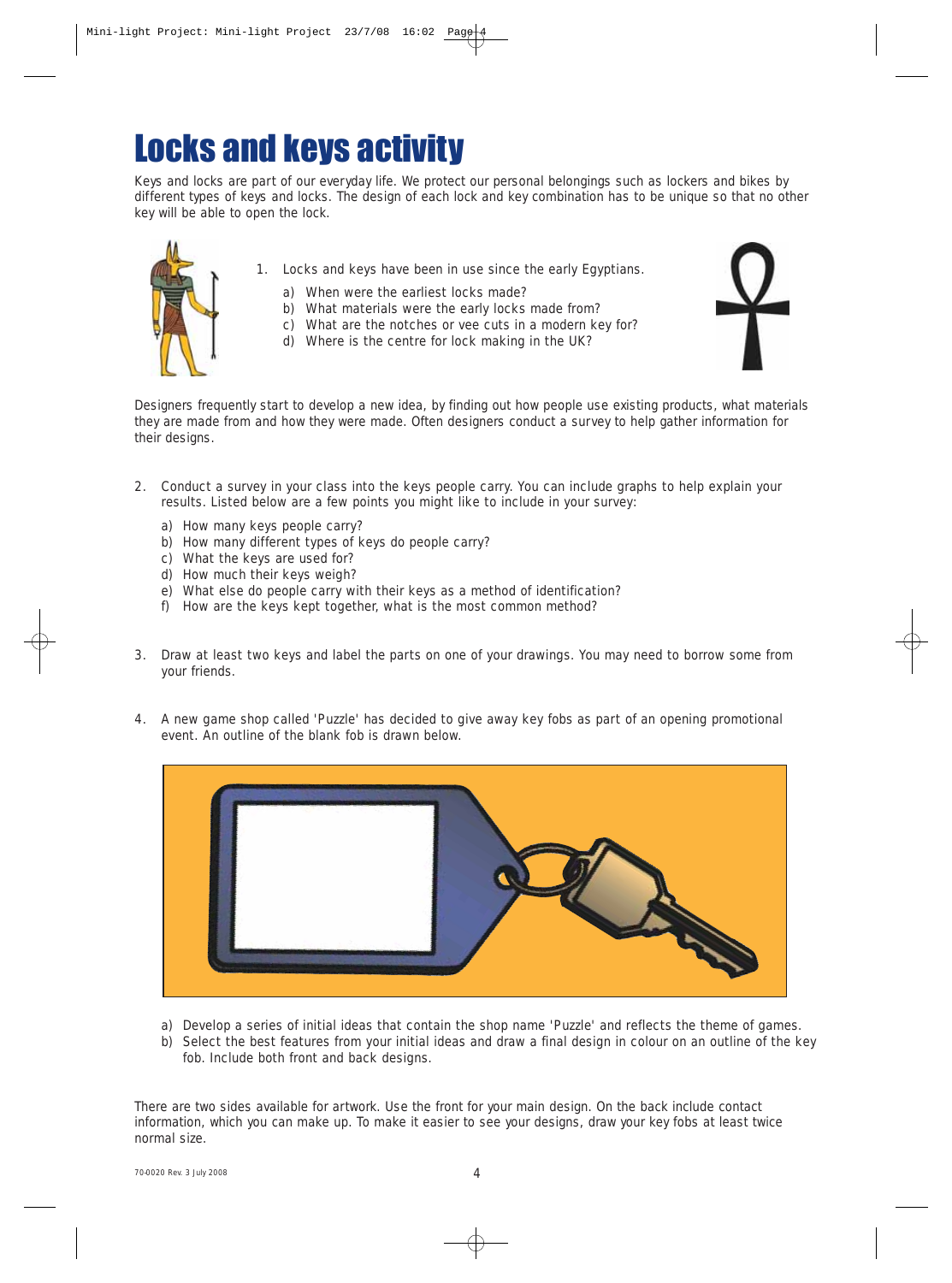# Circuits and symbols

A lot of devices we use, such as personal stereos, calculators and watches are powered by electricity.

For electricity to power a device, we need an electric circuit. The diagram below shows a simple circuit.

The circuit is made from a number of components: a bulb, a battery and a switch. The components are joined together with wire, which is drawn as a series of straight lines.

When complete the circuit provides a continuous loop around which the electricity can flow. If the circuit is broken at any stage, then the electricity will be unable to travel around the loop, with the result that the bulb will not light.

The amount of electricity flowing around a circuit is called an electric current and is measured in amperes (amps). The force that pushes the electricity around the circuit is known as an electromotive force or e.m.f. This force is measured in Volts. A battery is the normal method of providing an e.m.f. in your project work.



Even with an e.m.f., electricity will not flow through all materials. Those

materials, which do not allow electricity to flow through them, are called insulators, those that do are called conductors. Copper is a good conductor and usually used for wires, rubber is a good insulator.



Whenever a circuit is drawn the same symbols are always used to represent the components. This is so that everyone can understand the drawing. The drawing is called a circuit diagram. These are a selection of the components and symbols you will use during your project work.

The symbols frequently look like the component they represent, the resistor is a good example.

The symbols may also give an indication of its use. The two arrows pointing away from the LED symbol means that it gives off light.



**Task** Draw a circuit diagram for the Mini-light.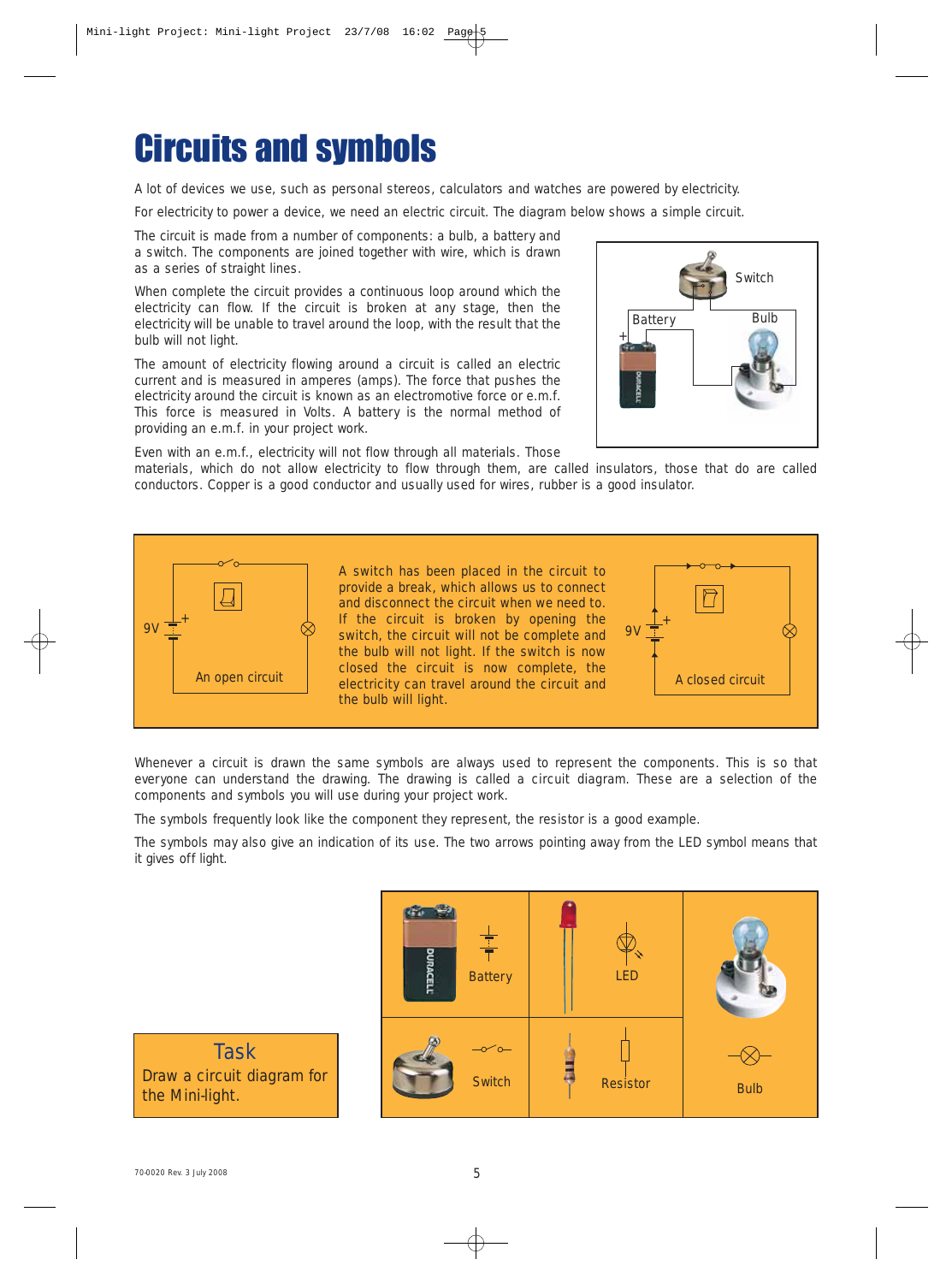# **Ratteries**

All electronic circuits need a supply of electrical energy to make them work. In projects you design and make at school, this is usually supplied from a cell or battery.

Batteries are a convenient and safe source of electrical energy. They come in a variety of sizes and have different voltage levels. It is important to select the most suitable for your design.



## Connecting cells

Cells can be connected in two ways. Firstly in series, positive to negative, to produce a greater voltage. Alternatively, the cells can be connected in parallel, positive to positive and negative to negative, the voltage remains 1.5 volts, but the battery will last much longer than a single cell.

| <b>Battery</b>                        | <b>Type</b>                            | v                                    | Capacity (mAh)                       | Order code                                          | <b>Typical use</b>                                                            | <b>Properties</b>                                                                                                            |
|---------------------------------------|----------------------------------------|--------------------------------------|--------------------------------------|-----------------------------------------------------|-------------------------------------------------------------------------------|------------------------------------------------------------------------------------------------------------------------------|
| Zinc Chloride                         | AAA<br>AA<br>C<br>D<br>PP <sub>3</sub> | 1.5<br>1.5<br>1.5<br>1.5<br>9.0      | 340<br>480<br>1800<br>3800<br>350    | 18-1440<br>18-1442<br>18-1444<br>18-1446<br>18-1448 | Calculators, portable<br>cassette players.                                    | Inexpensive when compared to<br>alkaline batteries. Voltage levels<br>not as constant in use as alkaline.                    |
| Alkaline                              | AAA<br>AA<br>C<br>D<br>PP <sub>3</sub> | 1.5<br>1.5<br>1.5<br>1.5<br>9.0      | 1175<br>2700<br>7750<br>18000<br>550 | 18-1450<br>18-1452<br>18-1454<br>18-1456<br>18-1458 | Motors in equipment,<br>CD players. Devices that<br>would use a high current. | Voltage remains fairly constant<br>throughout life. Unlikely to leak &<br>cause great damage. Greater<br>capacity than zinc. |
| Lithium<br>manganese<br>coin<br>cells | CR2016<br>CR2025<br>CR2032<br>CR2430   | 3.0<br>3.0<br>3.0<br>3.0             | 75<br>150<br>200<br>280              | 18-0481<br>18-0485<br>18-0491<br>18-0375            | Memory backup power in<br>organisers, calculators,<br>clocks.                 | These batteries provide almost<br>constant volume until discharged                                                           |
| Alkaline<br>button<br>cells           | L621<br>L736<br>L1142                  | 1.5<br>1.5<br>1.5                    | 8<br>20<br>42                        | 18-1395<br>18-0410<br>18-0400                       | Calculators, cameras and<br>clocks.                                           | Ideal for small scale products.                                                                                              |
| Nickel<br>Cadmium<br>(rechargeable)   | AAA<br>AA<br>С<br>D<br>PP <sub>3</sub> | 1.25<br>1.25<br>1.25<br>1.25<br>1.25 | 250<br>500<br>1200<br>1200<br>150    | 18-1452<br>18-4154<br>18-4160<br>18-4164<br>18-4168 | Portable power tools.<br>Safety torches.                                      | Provide constant voltage levels<br>when charged. Lower capacity than<br>other batteries.                                     |

# Selecting a battery

There are many different types of cells or batteries that you can use when designing your electronics project. It is important to select the most suitable type of battery for your design. The table above shows some of the more common types of cells or batteries that you can select from.

For further details and information on our full range and batteries see www.rapidonline.com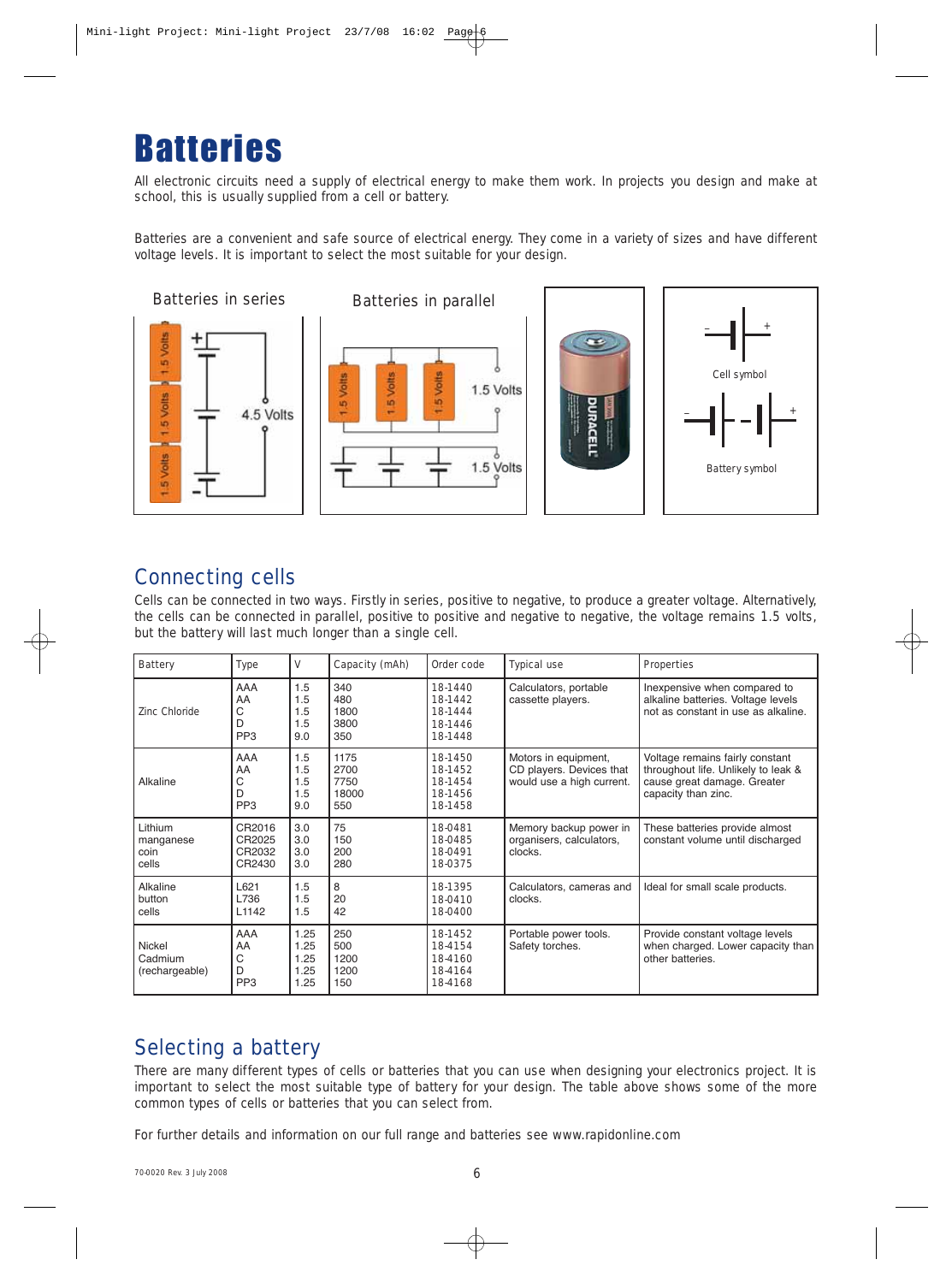# Light emitting diode (LED)

A light emitting diode (LED) is a semiconductor device that gives off light when an electrical current passes through it. An LED has many advantages over a bulb. It is easier to build into your project work and less expensive. Generally they will last longer and are less fragile. However, LED's have some limitations, first the current must flow in the correct direction from positive to negative, and second the current must not be greater than 20mA or the LED can be damaged.

The symbol for an LED is shown below. LEDs have an anode (a) and a cathode (c or k). These have to be connected the correct way round or they will not light. The long leg is the anode and the short leg is the cathode. Alternatively you can identify the cathode since it is nearest the flat surface on the body of the LED.



# **Calculations**

The voltage required to light a standard red colour LED is about 1.8V (VF) at a current of about 20mA, The purpose of the resistor is to limit the current to a safe value, and also to reduce the remainder of the voltage in the circuit. You will often see resistors used like this, and you need to understand how to calculate their value.





 $V_F$  = Diode forward Voltdrop (1.8V)

 $I_F$  = Diode forward current (20mA)

For full range of LEDs, including leading brands TruOpto and Kingbright visit www.rapidonline.com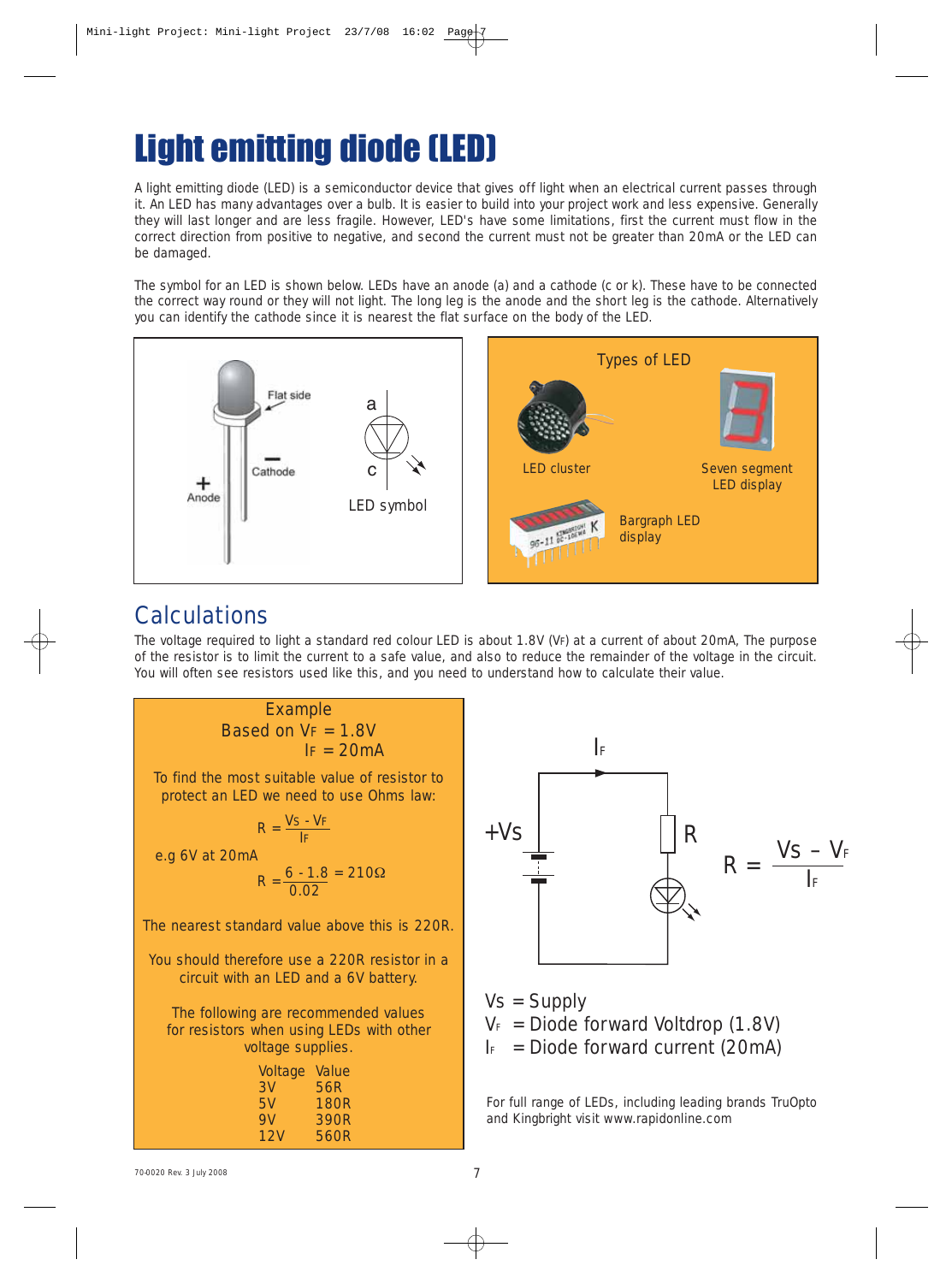# Battery and LEDs activity

You should use the information sheet provided on the batteries and LEDs along with the Rapid Main Catalogue to help you answer the following questions. To request a catalogue phone 01206 751166.



- 1. What do the above symbols represent?
- 2. What type of battery would you select for the following products?
	- bicycle lamp
	- smoke alarm
	- television remote control
	- calculator
	- mobile phone
- 3. List the appliances you have at home that require batteries. When you get home, check which battery they are using. Use the information and notes to see if these are the right ones.

# LEDs

- 1. Sketch an LED and label both the anode and cathode connections.
- 2. Describe how the anode and cathode legs on the LED could be identified if both legs have been cut to the same length?
- 3. Draw the symbol for an LED.
- 4. Explain three advantages of using an LED instead of a bulb in your project work.
- 5. What will happen if an LED is not connected the correct way round in a circuit?

## Use the Rapid Main Catalogue to answer the following questions.

- 1. What is the Rapid order code for a 3mm 500mcd red LED?
- 2. How much would it cost to purchase one 3mm 500mcd red LED? How much would each LED cost if you purchased 500?
- 3. What is the Rapid order code for L621 button cell?
- 4. What is the height and diameter of the cell?
- 5. How much would it cost to purchase two L621? How much would you save on each cell if you purchased 100 cells?

8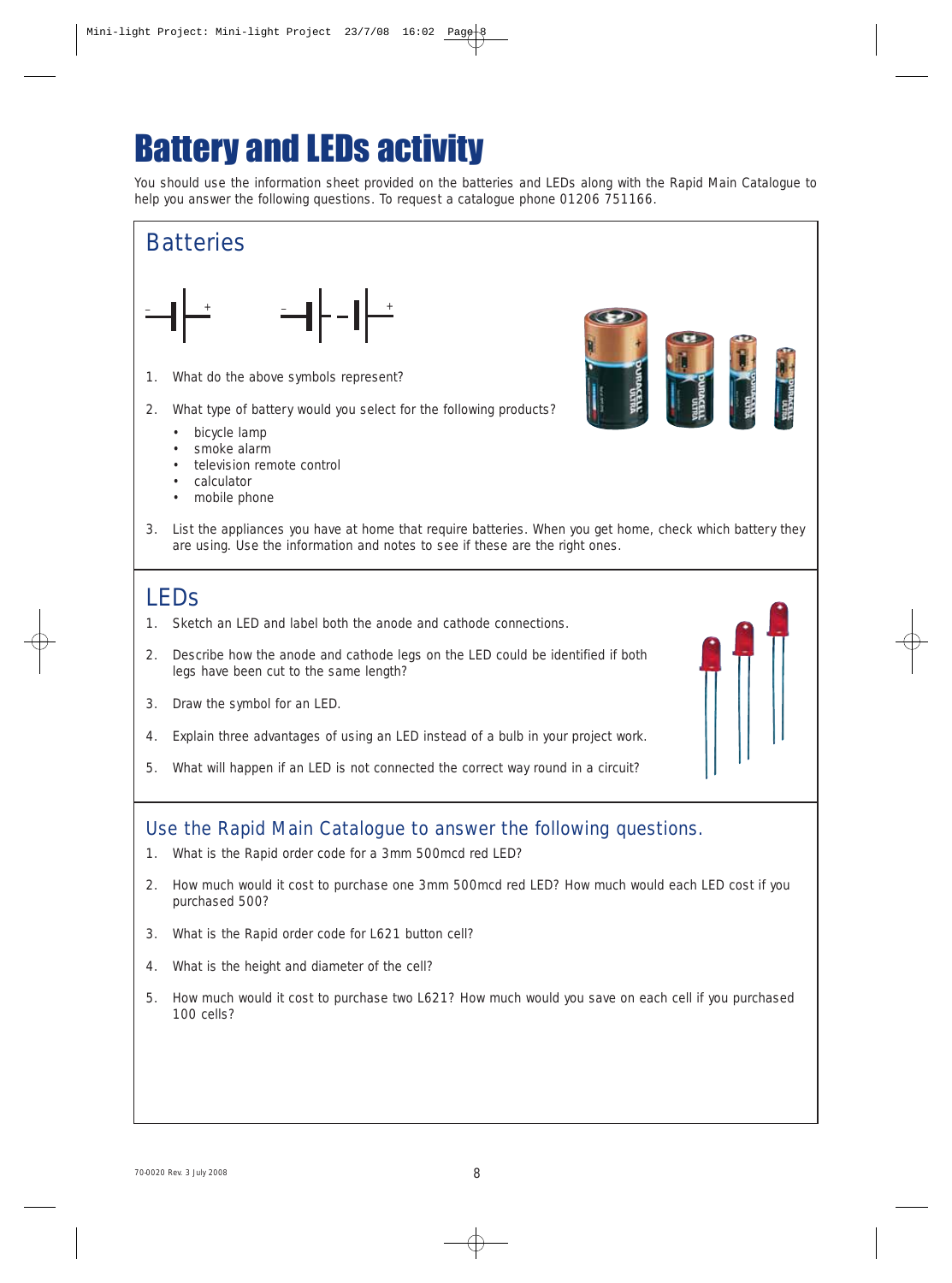# Initial ideas

Once you have written a specification, the next stage is to draw some initial ideas. Designers try to come up with as many ideas as possible. Even if you think the idea might be a little silly, you should include it because it may be useful later.

Your specification will act as a guide for your ideas. Try to think of the main features you need to include whilst you are drawing.

## **Task** In the space below draw as many different ideas as possible. Try to think of alternative themes for your design ideas. Two examples have been drawn to help you start. Include some notes to help explain your designs.

Do not make your designs too complicated with lots of small cut and turns. This will prove difficult for you to cut out.

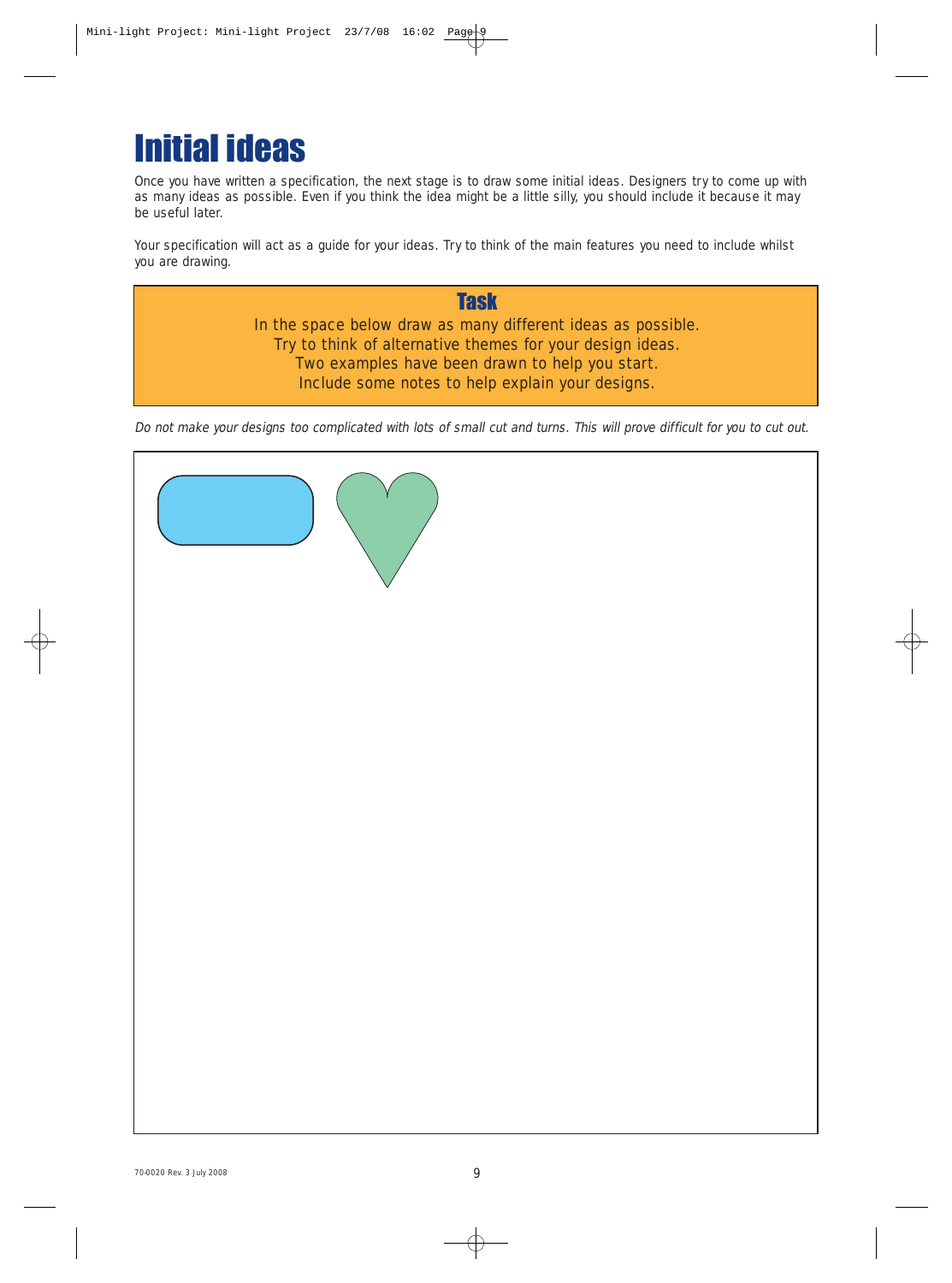# **Development**

To develop an idea or series of ideas, we need to start thinking about manufacturing the design. Will you be able to manufacture the design? How will the initial idea need to be changed so that it can be manufactured from the materials available and with the workshop facilities available?





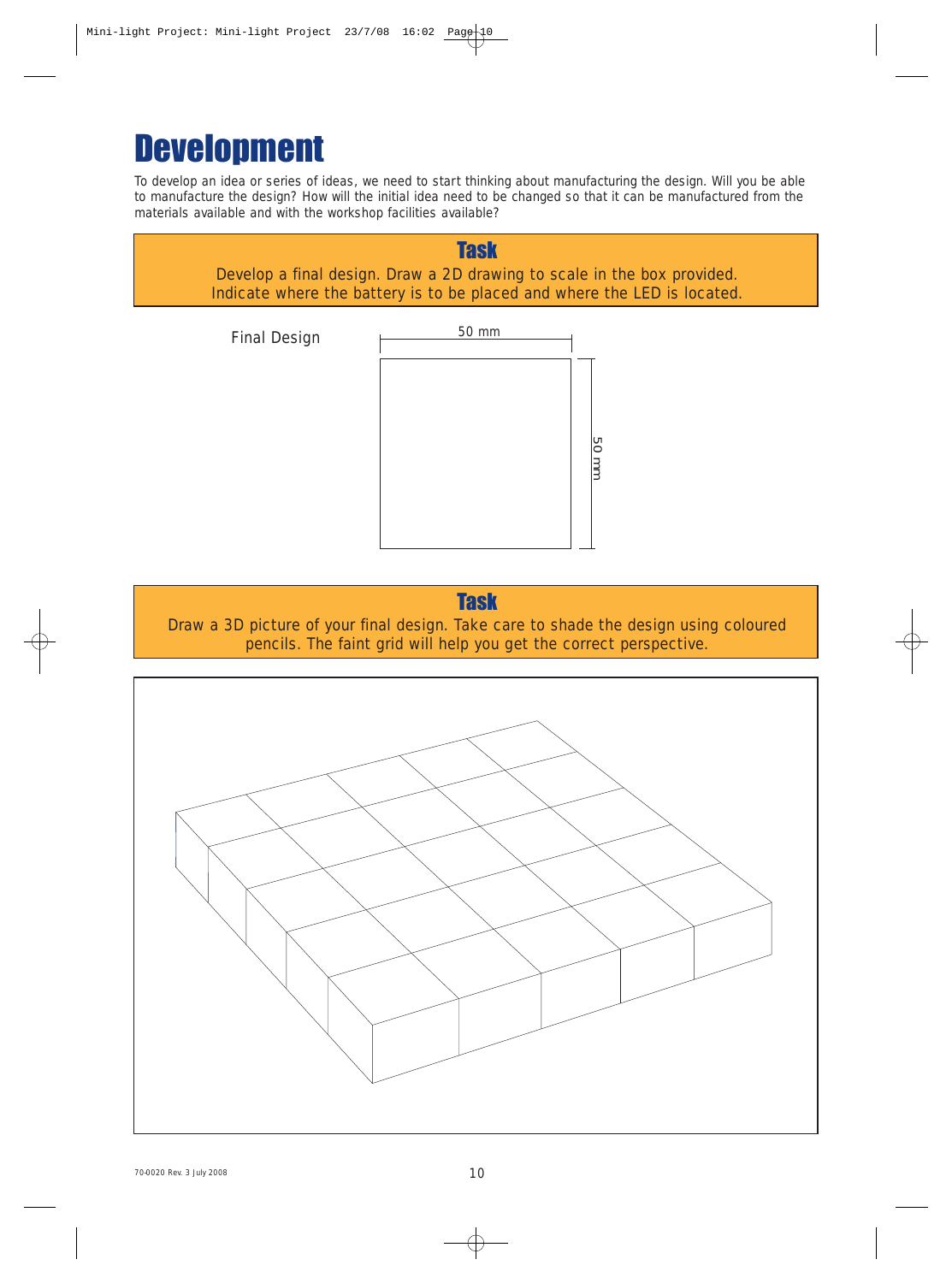# **Procedure for manufact**

1. Collect together the following material and components to make your Mini-light:



- 2. Using double sided tape, stick the two outer pieces of plastic (High Impact Polystyrene) together.
- 3. Attach your template on the two pieces of outer plastic. Make sure that you make good use of the material available.
- 4. Cut around you template, ensuring that you take care to cut on the waste side.
- 5. Use fine abrasive paper to smooth the outer plastic to the final shape of your template.
- 6. Cut slot for LED to fit in.
- 7. Place cells and LED in place in the foam.
- 8. Using double sided tape, attach one of the outer pieces of plastic to the foam. Take care to ensure that it is in the correct position.
- 9. Cut the foam roughly to the shape of the outer plastic.
- 10. Attach the other piece of outer plastic, taking care to align it.
- 11. Use glass paper to finish the Mini-light final shape. Take great care not to damage the LED.
- 12. Drill hole for split ring to pass through. You will need to be careful not to squeeze the foam too much or you might damage the electronic components inside.
- 13. Remove protective film covering outer plastic and fit split ring to Mini-light.

Make sure that the LED and the batteries are connected the correct way around before you assemble the Mini-light.

Ask your teacher for help if you are unsure.



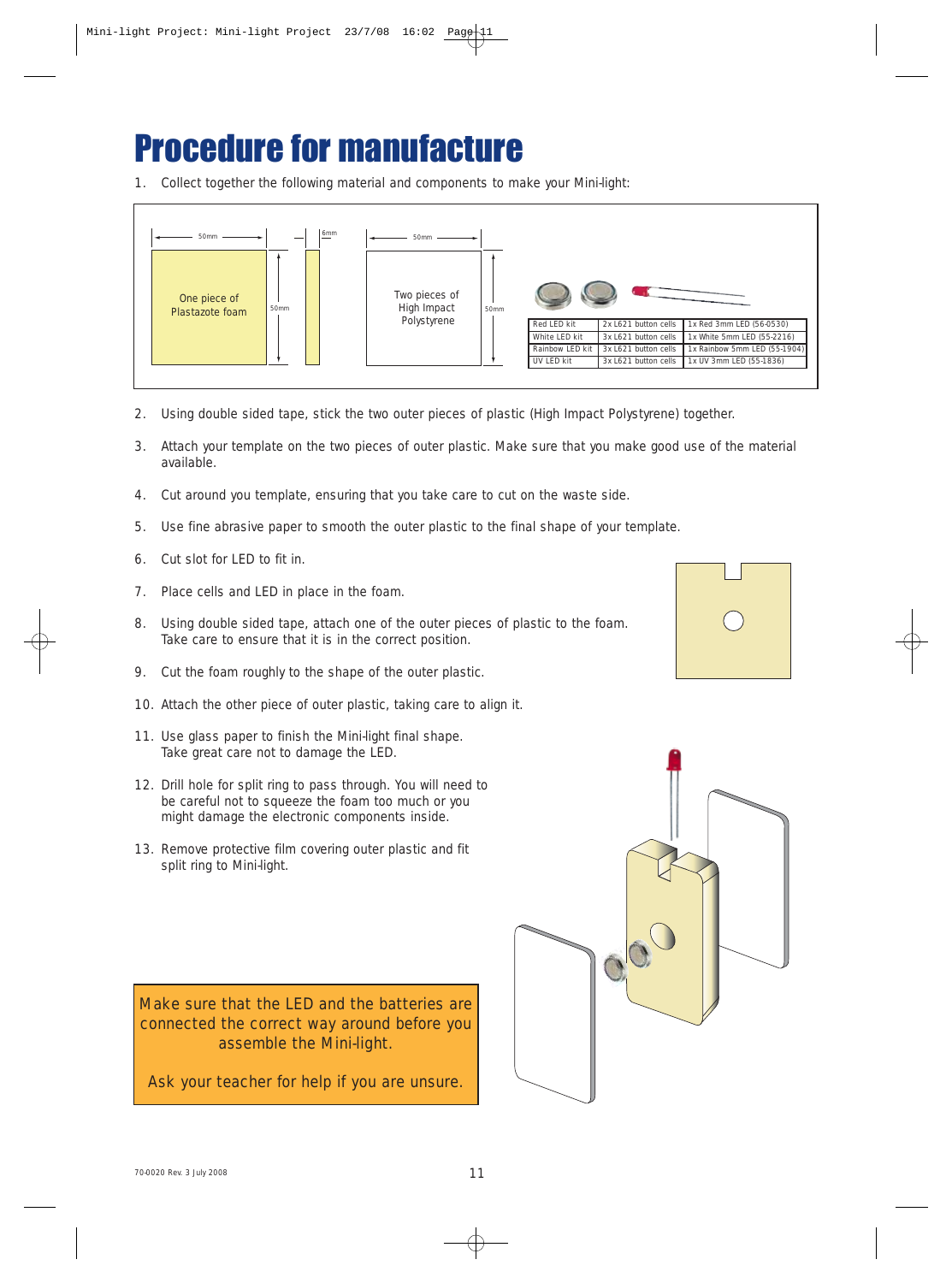# Procedure chart

# **Task**

Draw a procedure chart, using a series of pictures to describe how you have manufactured your Mini-light. Make sure that your diagrams show the important detail.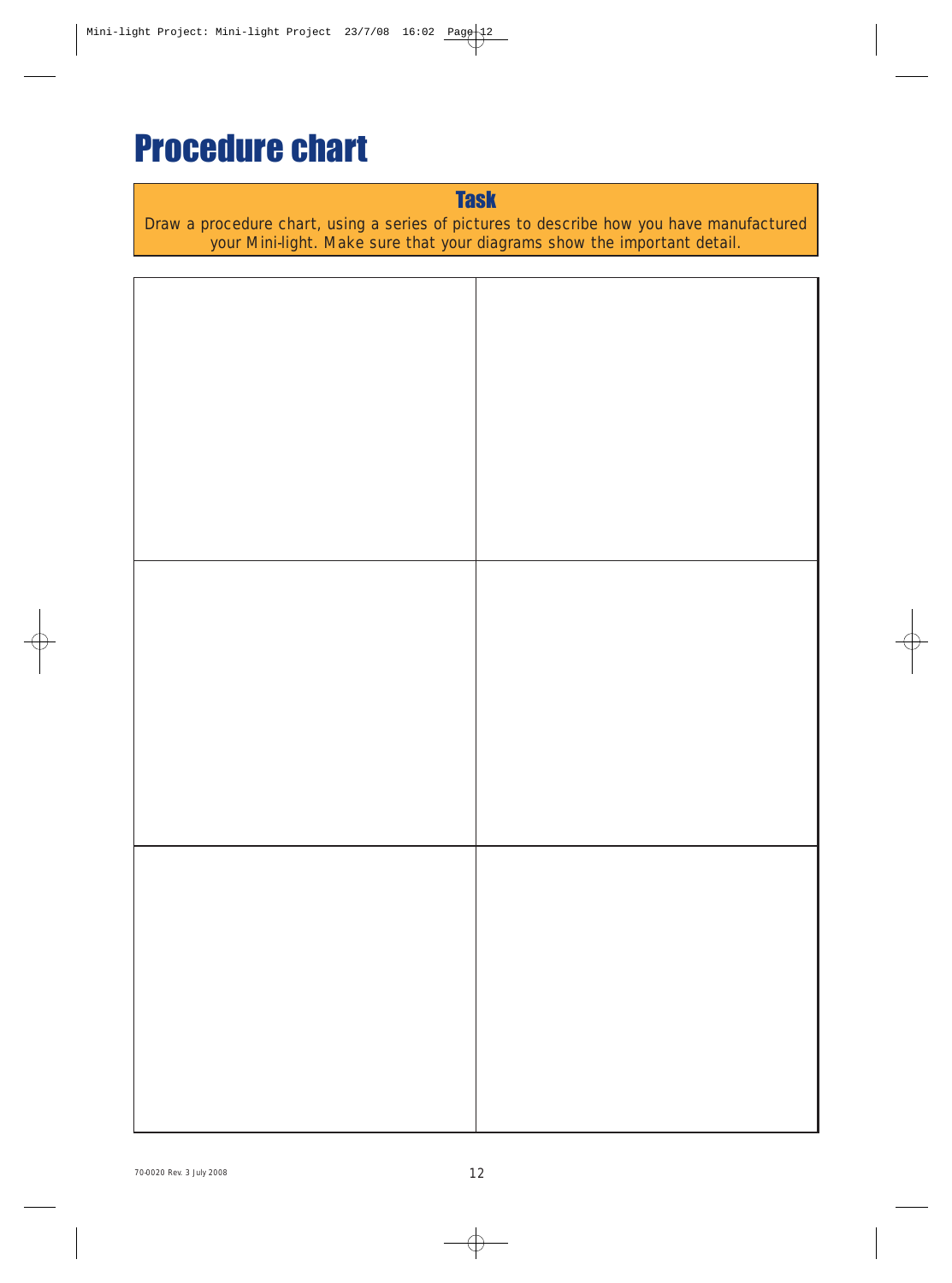# Packaging activity

Packaging is the description we give to a wide range of containers that are used for holding consumer's products. Packages are designed to describe or show the product. They are also designed to attract attention by use of graphic images that make us want to buy them.

## **Identity**

A company will take great care in building an identity. They often use a symbol or logo on their products. The logo has to stand out and be easily remembered by a customer. A company will also use a slogan, a colour scheme, or a style of lettering to help reinforce their identity. The Rapid logo is a good example. The horizontal blue bars give the impression of movement and speed.



You can use a computer to help you experiment with lettering styles. Your final corporate image should be a combination of all the best elements.

# **Display**

There are many different methods for displaying a product for sale in a shop. One of the most popular is to display the product mounted on card. This makes it easier for the customer to select. This style of packaging is called suspension packaging and is used for a wide variety of products.

An essential feature of suspension packaging is the *supporting card*. The graphics on the card need to be designed with great care if it is to sell the product successfully.

## Task Design a supporting card for your Mini-light.

If your support card is going to be effective, the layout images and colour scheme need to be designed with care. You should consider the following:

- That the graphics and written information are not obscured when the product is placed on the card.
- Your design for the supporting card should fit onto an A5 piece of card.
- Support card slots are all made to the same size shown above. It is important that you include space in these for your design.

## Attachment

It is clearly important to ensure that your Mini-light is secured firmly to the suspension card.

If it is not secure, the Mini-light might well get damaged. Your Mini-light can be held on the support card in a variety of ways.

- The simplest method is by attaching the product to the supporting card by placing a small piece of string through the key ring and attaching this to the supporting card through two holes.
- The Mini-light could be secured on the supporting card by using a non-destructive sticky pad.
- A secure method of attaching the Mini-light to the supporting card would be to cover it with a vacuum formed plastic shell. This will allow the customer to clearly see the Mini-light whilst protecting it.

## Design a method of attaching your Mini-light to the suspension card. The Mini-light must be held securely and where possible protected from damage.

Task

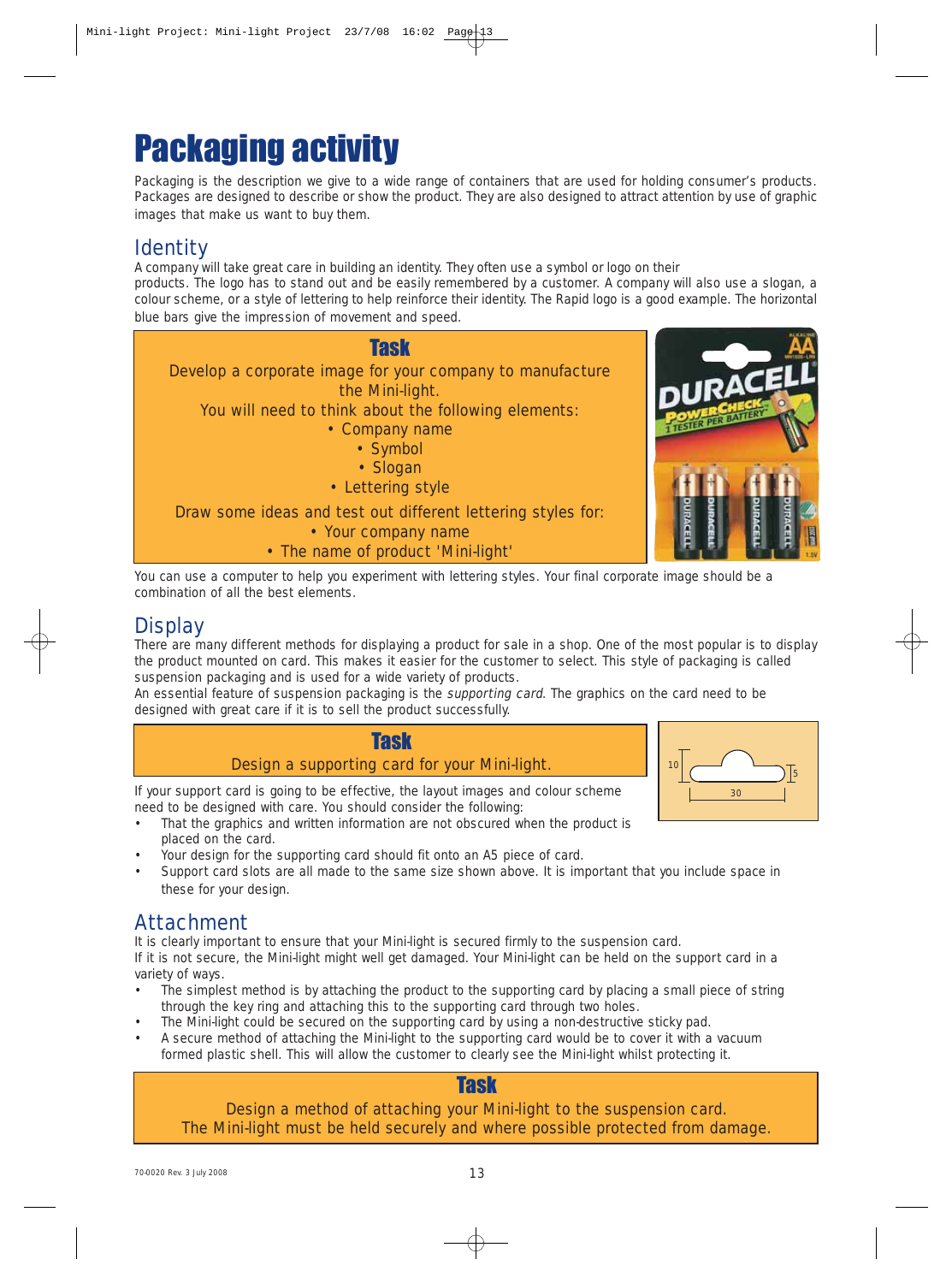# **Evaluation**

Evaluation is an important part of the design process. It is used by designers to check they have produced a good design with all the features they identified in the specification. When you are evaluating a product you are trying to find out both its good and poor features.

Your own opinions are important, but you must also get some other peoples opinions as well. They may notice qualities you cannot see.

**Task** Evaluate your Mini-light project by establishing if it meets your specification. Look at your specification and write down in the boxes below two features against which you can judge the quality of your Mini-light.

1.

2.

**Task** Show in a series of sketches how your final Mini-light design could be improved.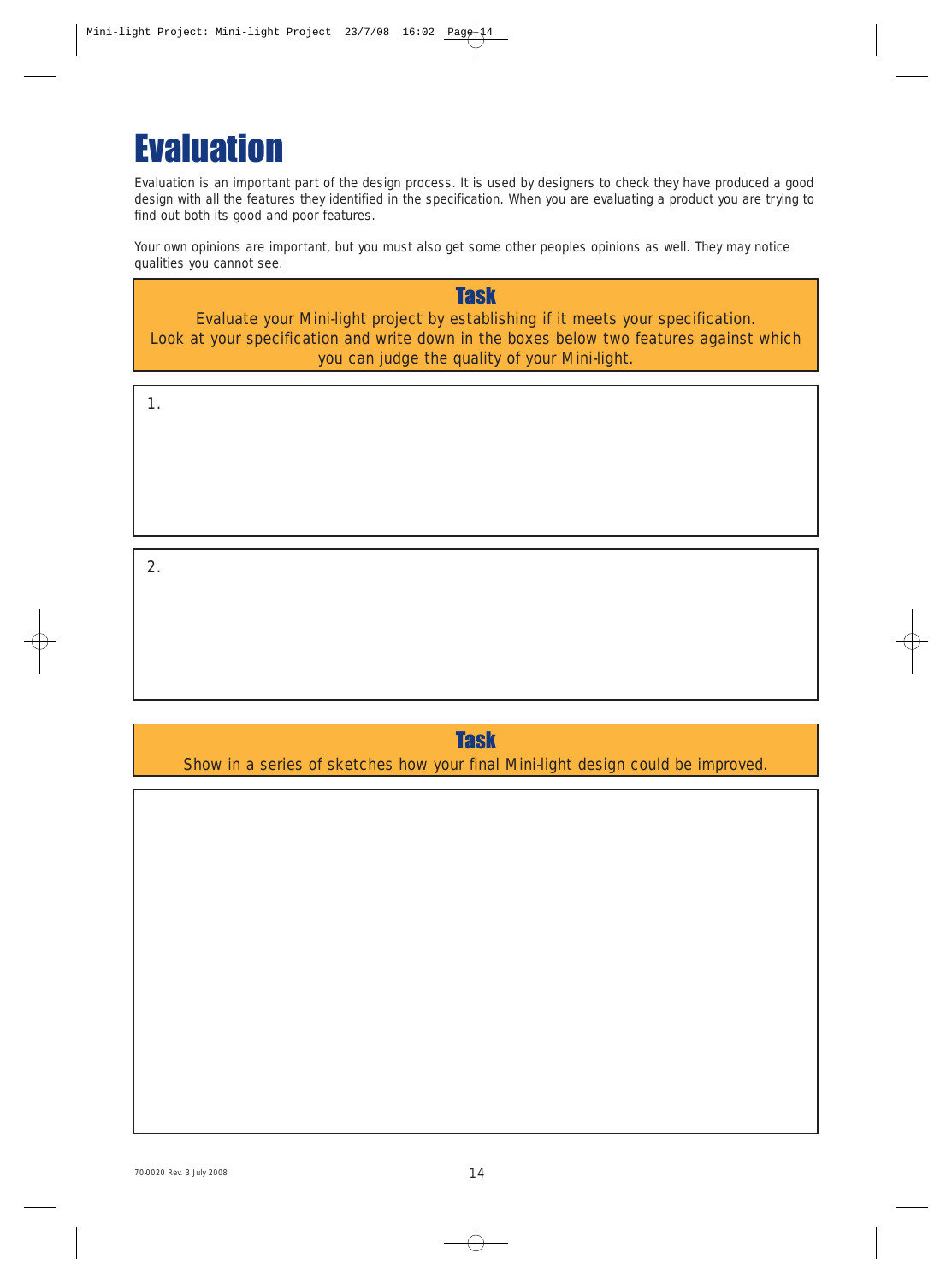# Progress diary

Each week, write a short paragraph about the work you have done. As well as commenting on good aspects of the lesson, try to comment on work that has not gone so well, or that you did not fully understand.

When designing, it is also important to think ahead. Write down in the second section what work you anticipate doing next week on your project.

| $\overline{\phantom{0}}$<br>eek | Today              |
|---------------------------------|--------------------|
|                                 | <b>Next Lesson</b> |

| $\mathbf{\Omega}$<br>$\overline{\mathbf{X}}$<br>eel | Today              |
|-----------------------------------------------------|--------------------|
|                                                     | <b>Next Lesson</b> |

| က   | <b>Today</b> |
|-----|--------------|
| eek | Next Lesson  |

| $\blacktriangleleft$<br>eek | Today              |
|-----------------------------|--------------------|
|                             | <b>Next Lesson</b> |

| 5   | Today              |
|-----|--------------------|
| eek | <b>Next Lesson</b> |

| $\circ$<br>$\overline{\phantom{1}}$ | <b>Today</b>          |
|-------------------------------------|-----------------------|
| <b>ee</b>                           | <b>Final comment:</b> |

#### Teacher comments: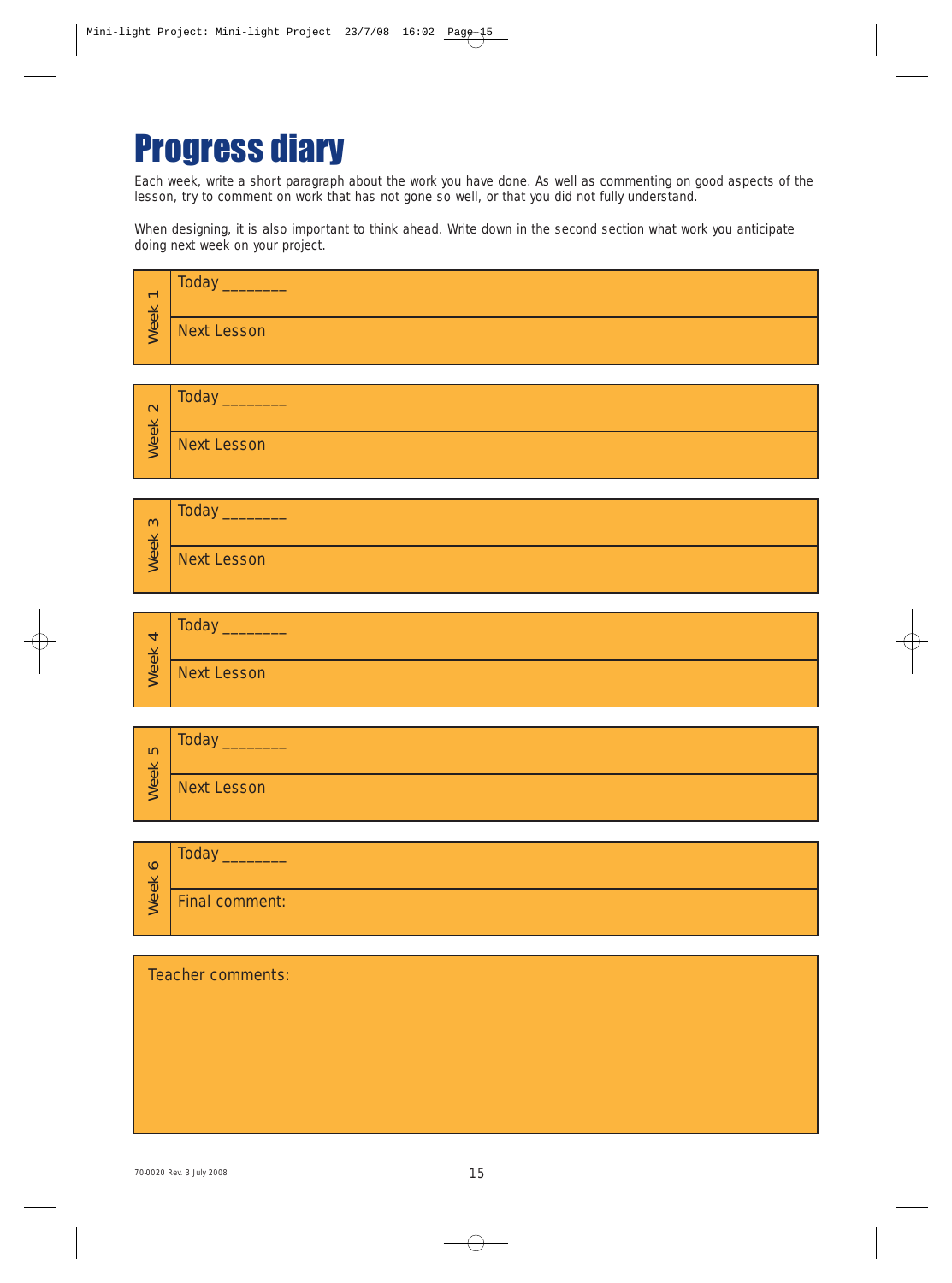# Word search

Hidden in the box of letters are new words that you have learnt that are connected with electronics. Circle the word when you have found it and write the word down in the space next to the question. The first example has been done for you. Use the information sheets to help you find the words:

> K T C V I O S E R E S I S T O R Y C E S I S E R I E S Z L T O V X R E E P J I Y S P R R E S I S T O S I K B D F A O C M L T C A N O D E L H F N J M O Q R R R B E C U T E W Z L E T I S R A F R A H C O D W I C A T H O D E X U L Y G J L X E L V A T Y T L W Z R H T L E C V O L T S G T S W I T C H R S A R A U H E C E N E R Z A C F I S Y V O S D T O M S T L R S V J I T G C O N D U C T O R Q T R P T U X M K W L IDVOTVLRQS(COPPER T B A T T E R Y G B N J C F N N E P K L A C Y T Y P D E P D A F G S Q K A M P S

## **Questions**

The metal most commonly used for electrical wires.  $C$  o p e f

A diode that gives off light.

A device that provides an e.m.f.

A material which will allow electricity to flow through it.

A material which does not allow electricity to flow through it.

A device to break an electric circuit.

A way of connecting batteries together to provide a higher voltage.

The name given to the positive leg of an LED.

A way of connecting batteries together to provide more current.

The name of the negative leg of an LED.

The units we use to measure an e.m.f.

The units we use to measure an electric current.

A component used to protect an LED in a circuit.

A sign used to represent a component in a circuit diagram.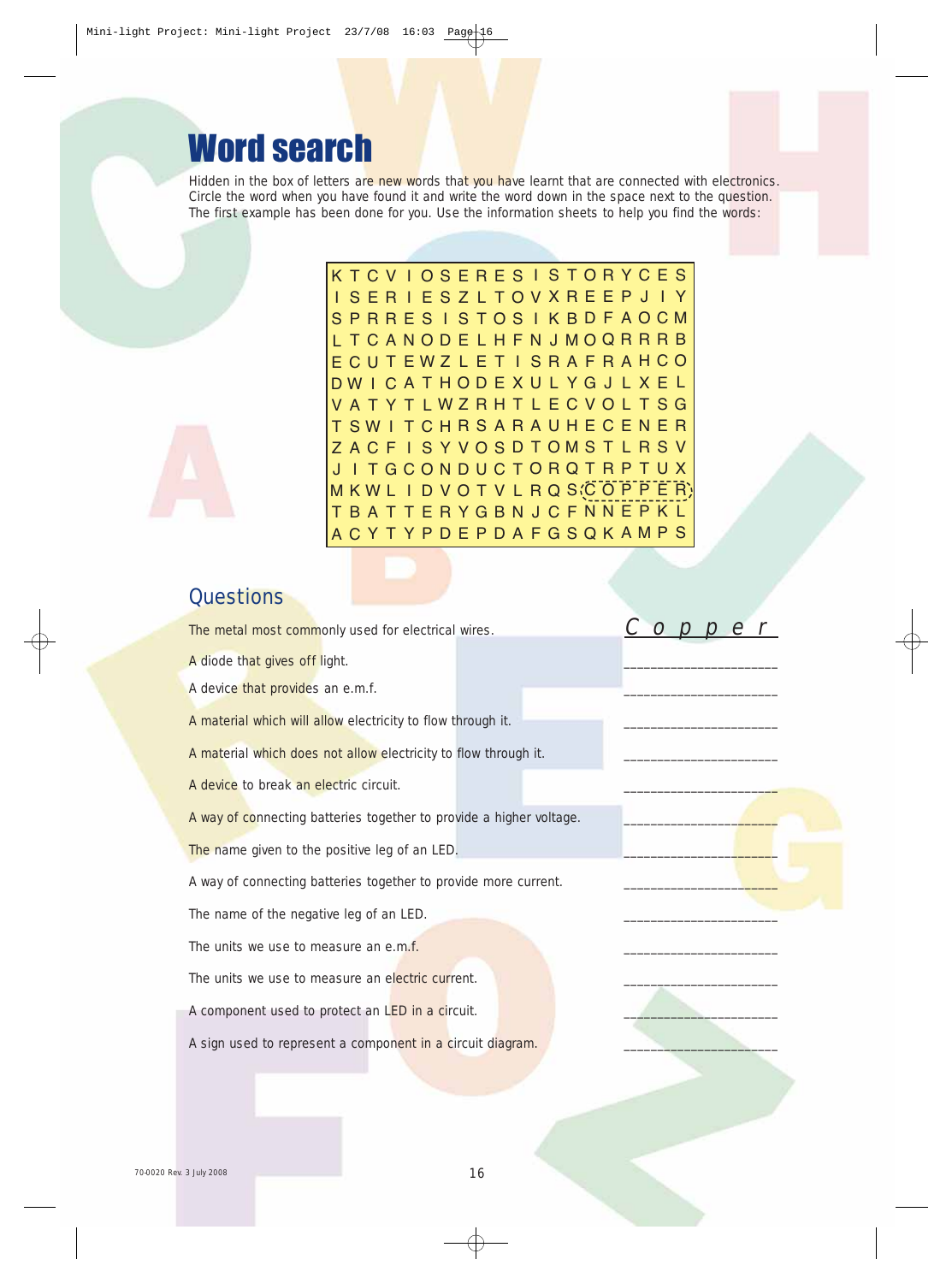# Mini-light project

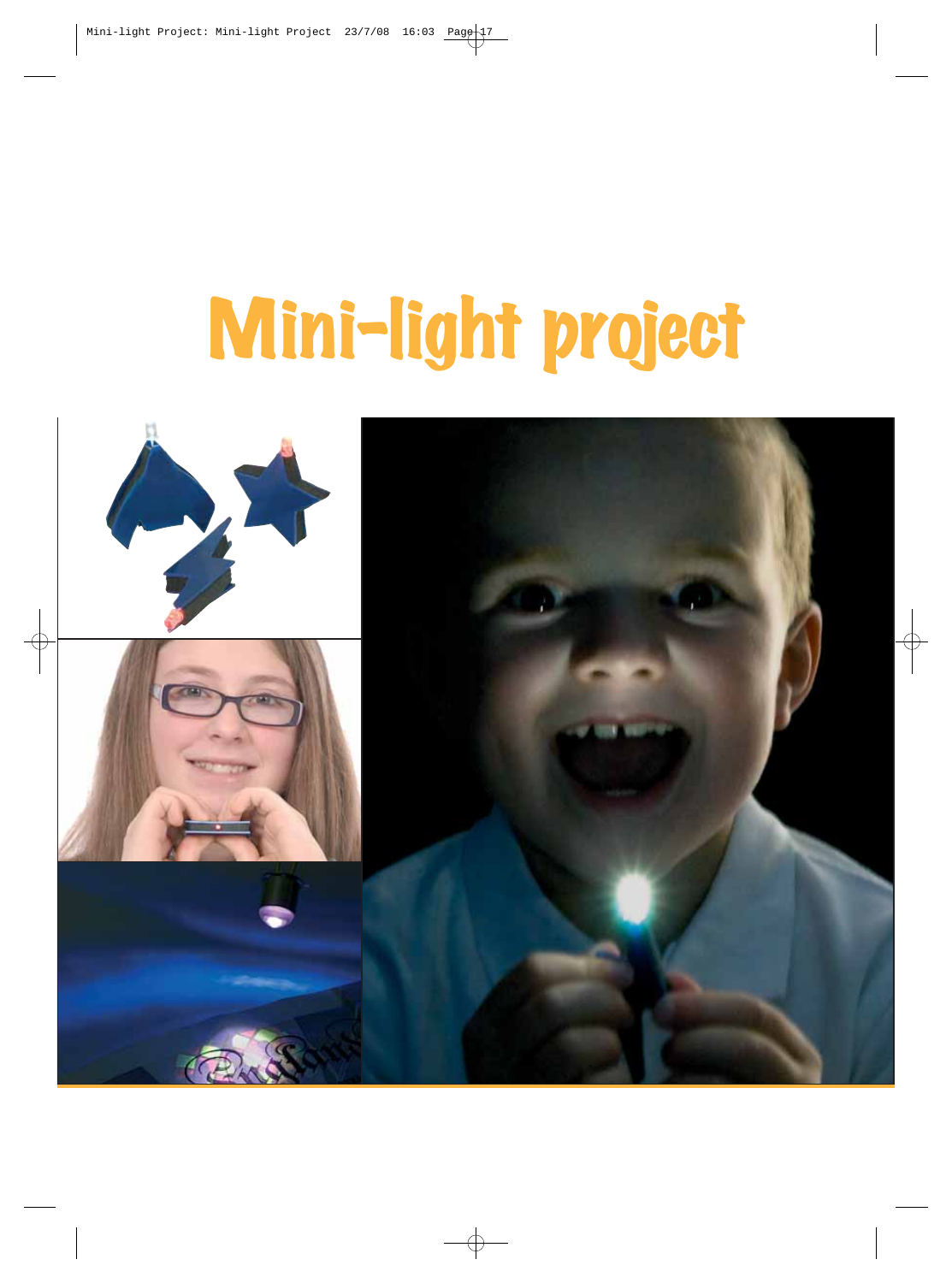# Teacher notes

## Introduction

Rapid have developed the Mini-light project in response to teacher's requests for new electronics based project work. The Mini-light project provides teachers with a cost-effective means of introducing students in early Key Stage 3 to 'design and make' in electronics. Emphasis has been placed on using new components and materials, whilst producing a quality product of which students can be proud.

A key feature of the teaching material is that in addition to providing a student resource, it also contains detailed teacher support notes for guidance. The teaching pack has been designed to be photocopied. A number of the activity sheets can be used in isolation from the project. Included in the material are a series of structured homework assignments to support the work in class.

A suggested project plan has been included based on teacher experience. However, the detailed project organisation will depend upon timetable, facilities and student needs.

The project is intended for use with mixed ability year 7 students. The practical work should be possible in a typical secondary based workshop. However, with careful organisation it is possible to manufacture the design without specialist workshop facilities.

## Aims and objectives

The project is to design and make a Mini-light that can be attached to a key ring. The project will enable students to experience the design and manufacture of simple electronic circuits.

#### Concepts:

- Electronic circuits.
- Design and manufacture.
- Product marketing.
- Evaluation.

#### Objectives:

Pupils should understand:

- The need to investigate the background to a problem.
- How to select appropriate components to build simple electronic circuits.
- The importance of planned manufacture.
- The need for effective marketing for the promotion of a product.
- How to improve a product by evaluation.

#### Science opportunities:

- Understanding of circuit theory.
- Variety of power supplies and how they can be combined.

#### Maths opportunities:

- Costing material used in production of design.
- Accurate measurement and marking out.

#### IT opportunities:

- Use of Crocodile Clips to develop and test circuit ideas.
- Graphic packages can be used to help generate ideas and with the production of support card packaging.
- Spreadsheets allow for analysis of investigation material and cost of production.

#### Other opportunities:

- Develop an understanding of how products are marketed
- The importance of company identity.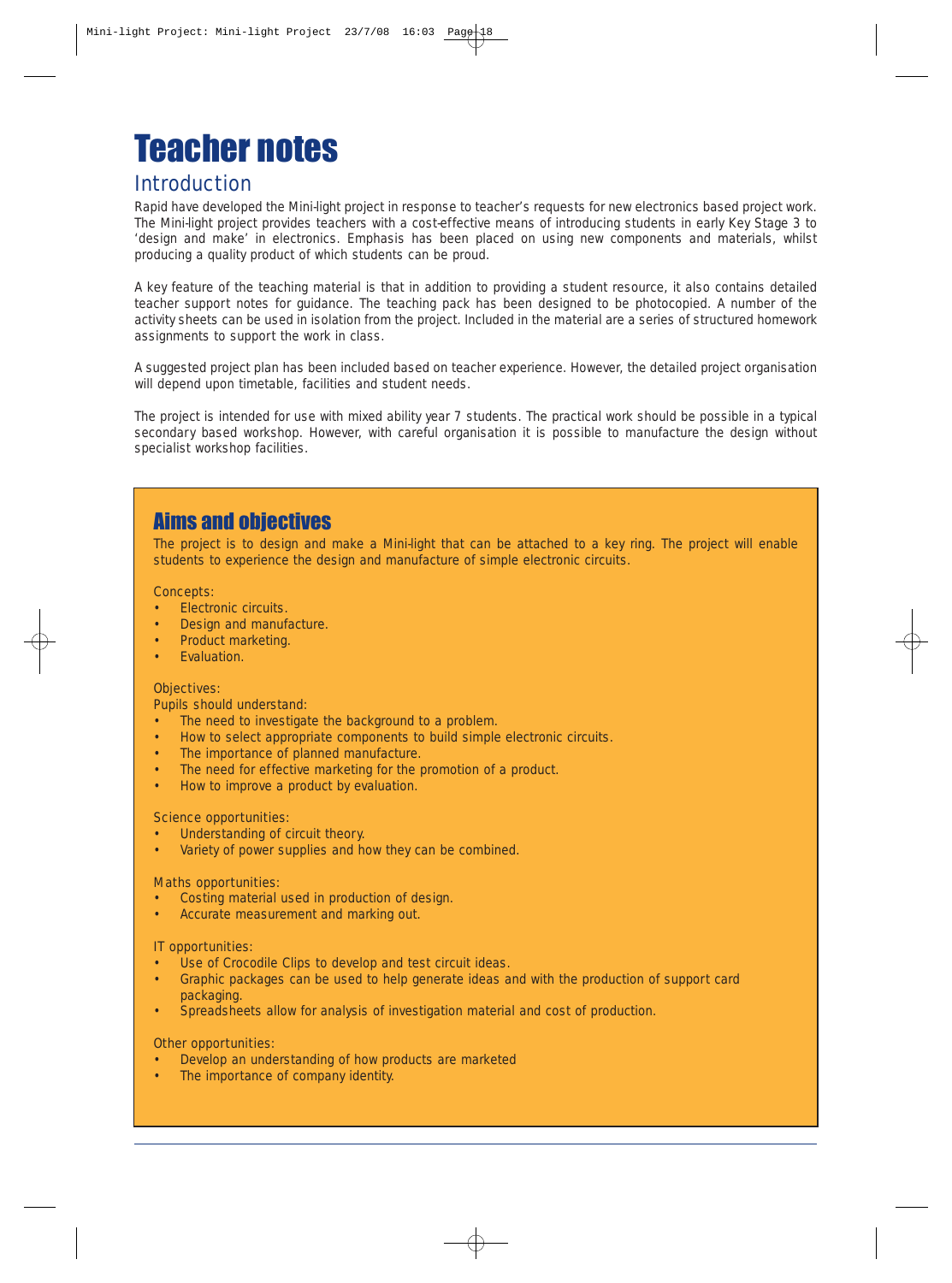## Week 1 - Introduction and investigations

#### Aim:

- Introduce problem and discuss background.
- Analyse examples of alternative products.
- Write design brief.
- Investigate locks and keys to build background knowledge.

#### Teaching input:

- Lead discussion on background to problem.
- Assist in the writing of the design brief and specification.
- Advise on organisation of information gained from locks and keys activity sheets.

#### Demonstrations:

- Examine existing solutions (torches and other key based lights) looking at advantages and disadvantages.
- Locks and keys.

#### Pupil activity:

- Write design brief.
- Investigate lock and keys.

#### Resources:

- Examples of existing solutions.
- Example of a Mini-light.
- 'Mini-light project' sheet.
- 'Locks and keys' information and activity sheets.
- Examples of locks and keys.

#### Homework:

- Present findings from research from locks and keys activity sheet.
- Selected questions from locks and keys activity sheet.
- Diary record.

## Week 2 - Components and circuits

#### Aim:

- Develop concept and knowledge of simple electronics circuits.
- Recognition and selection of components.
- Experiment with building electronic circuits.

#### Teaching input:

- Lead discussion on circuits and symbols.
- Guidance on building and testing circuits.
- Assistance with work on batteries and LEDs.

#### Demonstrations:

- Construction of circuits.
- Variety of cells, batteries and LEDs. Their use in everyday products.

#### Pupil activity:

- Testing variety of electronics circuits.
- Questions based on activity sheets.

#### Resources:

- 'Circuits and symbols' activity sheet.
- 'Batteries' activity sheet.
- 'LED' activity sheet.
- Electronic components for testing, multimeters, power supplies.

#### Homework:

- Selected questions from activity sheets on batteries and LEDs.
- Diary record.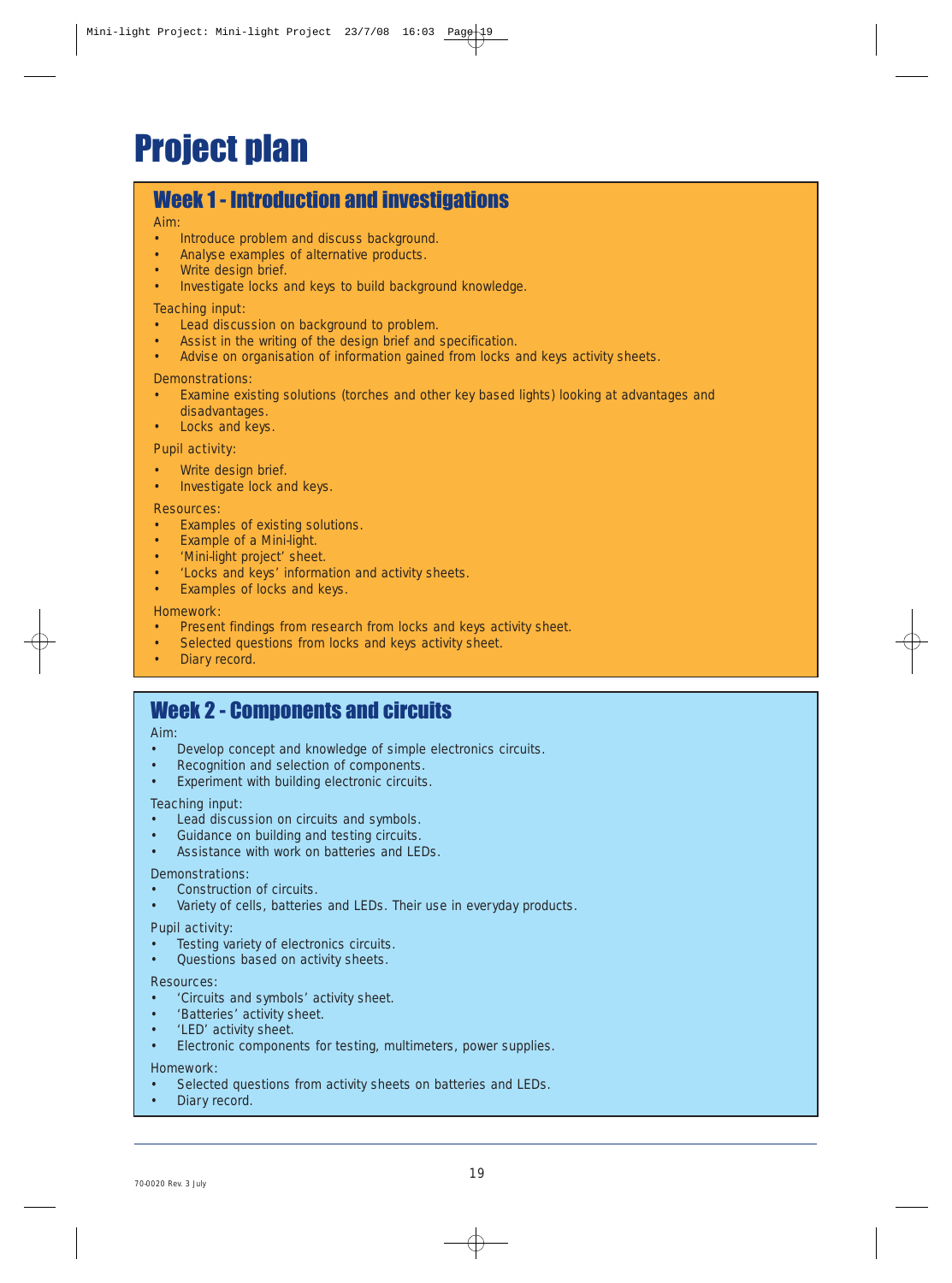# Project plan

## Week 3 - Design ideas

#### Aim:

- Establish specification.
- Generate initial ideas and develop final solution.
- Develop graphical communication and presentation skills.

#### Teaching input:

- Lead discussion on specification.
- Guide students through generation and development of ideas.
- Advice on presentation techniques and layout of work.

#### Demonstrations:

• Graphical presentation based on coloured pencil work.

#### Pupil activity:

- Write specification.
- Draw range of initial ideas.
- Develop chosen idea and present final solution.

#### Resources:

- "Initial ideas" activity sheet
- "Development" activity sheet
- Coloured pencils and associated drawing materials.

#### Homework:

- Completion of unfinished design work.
- Preparation of template for practical work next lesson.
- Diary record.

# Week 4 - Manufacturing Design

#### Aim:

- Review of safe working practices in the workshop.
- Students to start manufacturing Mini-light designs.

#### Teaching input:

- Review safety in the workshop.
- Provide assistance to students to start manufacturing Mini-light designs.
- Assist students with any changes needed in design prior to manufacture.

#### Demonstrations:

• Demonstrate methods and tools for manufacture.

#### Pupil activity:

• Manufacture Mini-light.

#### Resources:

- Per student: Two button cells (order code 18-1395).
	- One Ultrabright 3mm LED (order code 56-0530).
	- Two pieces of 1.5mm High Impact Polystyrene, 50mm square.
	- On piece of 6mm Plasazote foam 50mm square.
- Double sided tape.
- Workshop tools.

#### Homework:

- Procedure chart for manufacture.
- Diary record.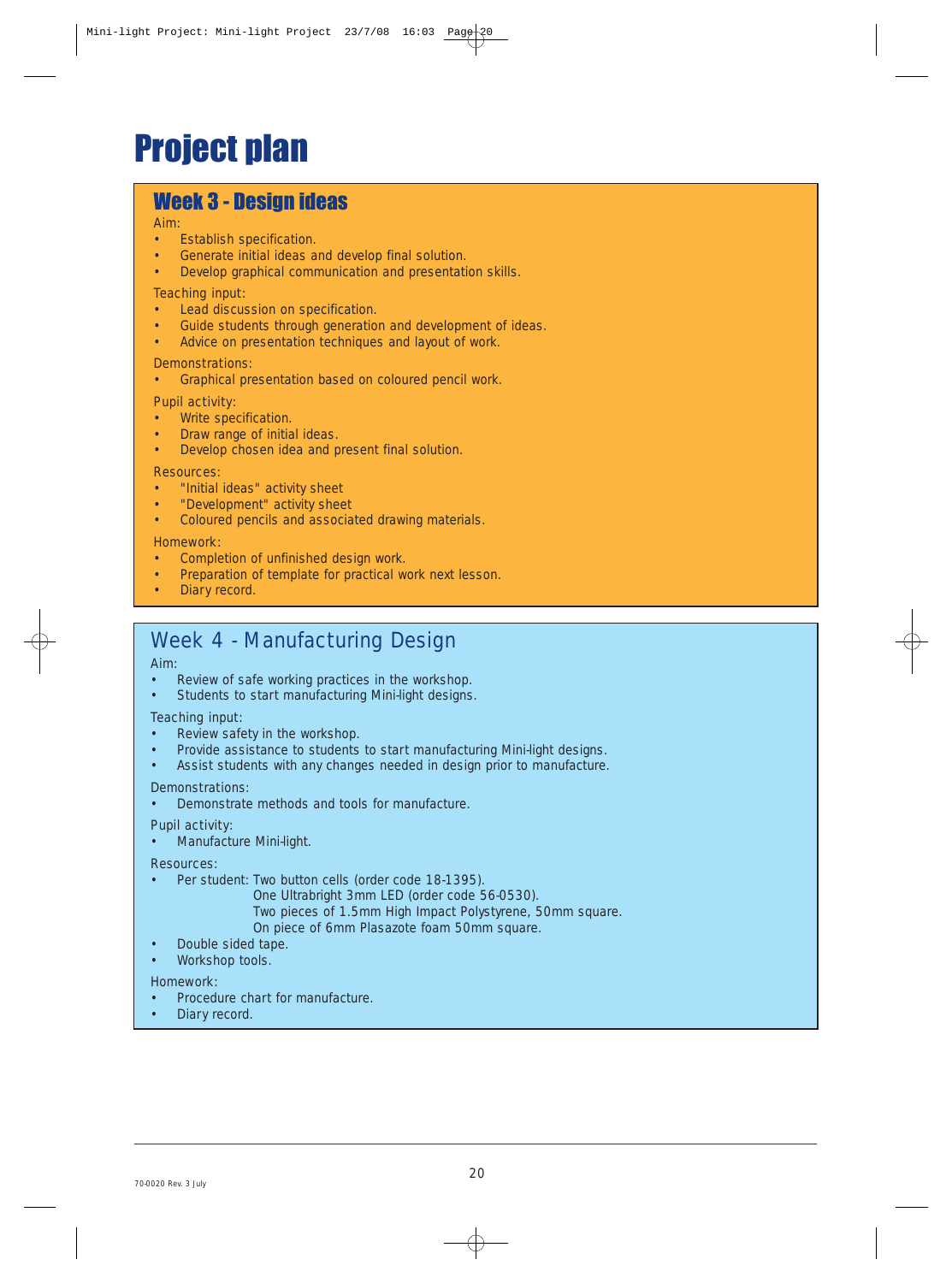# Project plan

## Week 5 - Packaging

#### Aim:

- Complete manufacturing of any unfinished Mini-lights.
- Design and manufacture sales package for Mini-light.

#### Teaching input:

- Provide support to help students finish the construction of their Mini-light.
- Lead discussion into the types and styles of packaging suitable for the Mini-light.
- Assist students in the development of presentational techniques.

#### Demonstrations:

- Methods of manufacture for selected packaging styles e.g. vacuum forming.
- Presentation techniques.

#### Pupil activity:

- Complete any unfinished construction of Mini-light.
- Develop corporate image designs.
- Design supporting card and method of attachment.

#### Resources:

- Examples of advertising and packaging.
- Vacuum forming machine, suitable moulds.
- Card blanks and drawing equipment to produce supporting cards.

#### Homework:

- Packaging questions at the end of the 'Packaging' activity sheet.
- Diary record

## Week 6 - Evaluation

#### Aim:

- Completion of packaging.
- Evaluation of Mini-light and student progress.

#### Teaching input:

Lead discussion on important feature to include in project evaluations.

#### Demonstrations:

Evaluation of alternative products as a contrast to student own work.

#### Pupil activity:

- Completion of packaging Mini-light.
- Evaluation against specification.
- Design improvements.

#### Resources:

- Vacuum forming machine, suitable moulds.
- Card blanks and drawing equipment to produce supporting cards.
- Selection of similar products for evaluation discussion.

#### Homework:

Diary record.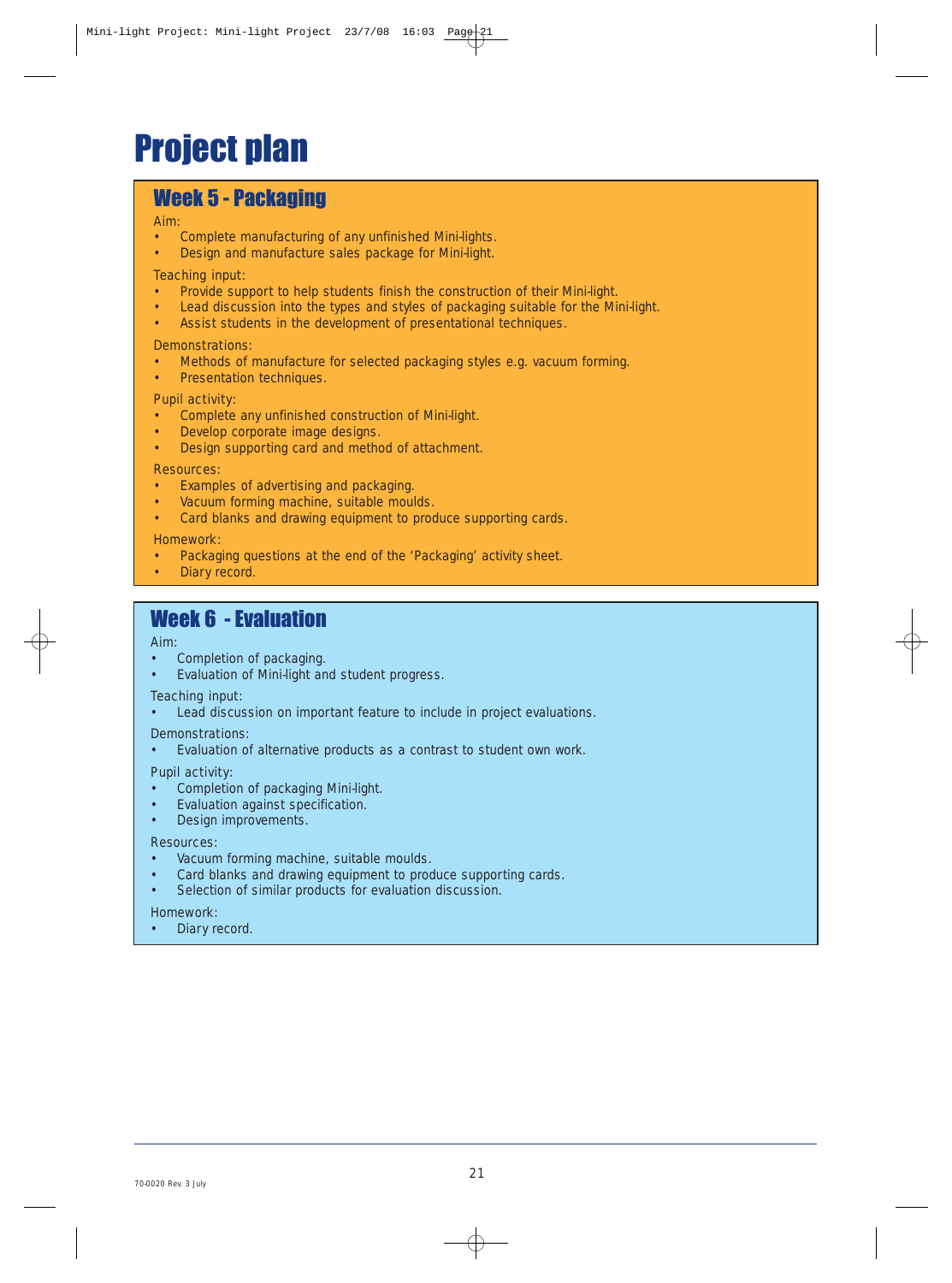# National Curriculum 2000

# Design & Technology Programme of Study Key Stage 3

During Key Stage 3 pupils use a wide range of materials to design and make products. They work out their ideas with some precision, taking into account how products will be used, who will use them, how much they cost and their appearance. They develop their understanding of 'designing and making' by investigating products and finding out about the work of professional designers and manufacturing industry. They use computers, including computer-aided design and manufacture (CAD/CAM) and control software, as an integral part of designing and making. They draw on knowledge and understanding from other areas of the curriculum.

# Knowledge, skills and understanding

Developing, planning and communicating ideas

- 1. Pupils should be taught to:
	- a. identify relevant sources of information, using a range of resources including ICT;
	- b. respond to design briefs and produce their own design specifications for products;
	- c. develop criteria for their designs to guide their thinking and to form a basis for evaluation;
	- d. generate design proposals that match the criteria;
	- e. consider aesthetics and other issues that influence their planning;
	- f. suggest outline plans for designing and making, and change them if necessary;
	- g. prioritise actions and reconcile decisions as a project develops, taking into account the use of time; and costs when selecting materials, components, tools, equipment and production methods;
	- h. use graphic techniques and ICT, including computer-aided design (CAD), to explore, develop, model and communicate design proposals.

Working with tools, equipment, materials and components to produce quality products 2. Pupils should be taught:

- a. to select and use tools, equipment and processes, including computer-aided design and manufacture (CAD/CAM), to shape and form materials safely and accurately and finish them appropriately;
- b. to take account of the working characteristics and properties of materials and components when deciding how and when to use them;
- c. to join and combine materials and ready-made components accurately to achieve functional results;
- d. to make single products and products in quantity, using a range of techniques, including CAD/CAM to ensure consistency and accuracy;
- e. about the working characteristics and applications of a range of modern materials, including smart materials.

#### Evaluating processes and products

- 3. Pupils should be taught to:
	- a. evaluate their design ideas as these develop, and modify their proposals to ensure that their product meets the design specification;
	- b. test how well their products work, then evaluate them;
	- c. identify and use criteria to judge the quality of other people's products, including the extent to which they meet a clear need, their fitness for purpose, whether resources have been used appropriately, and their impact beyond the purpose for which they were designed.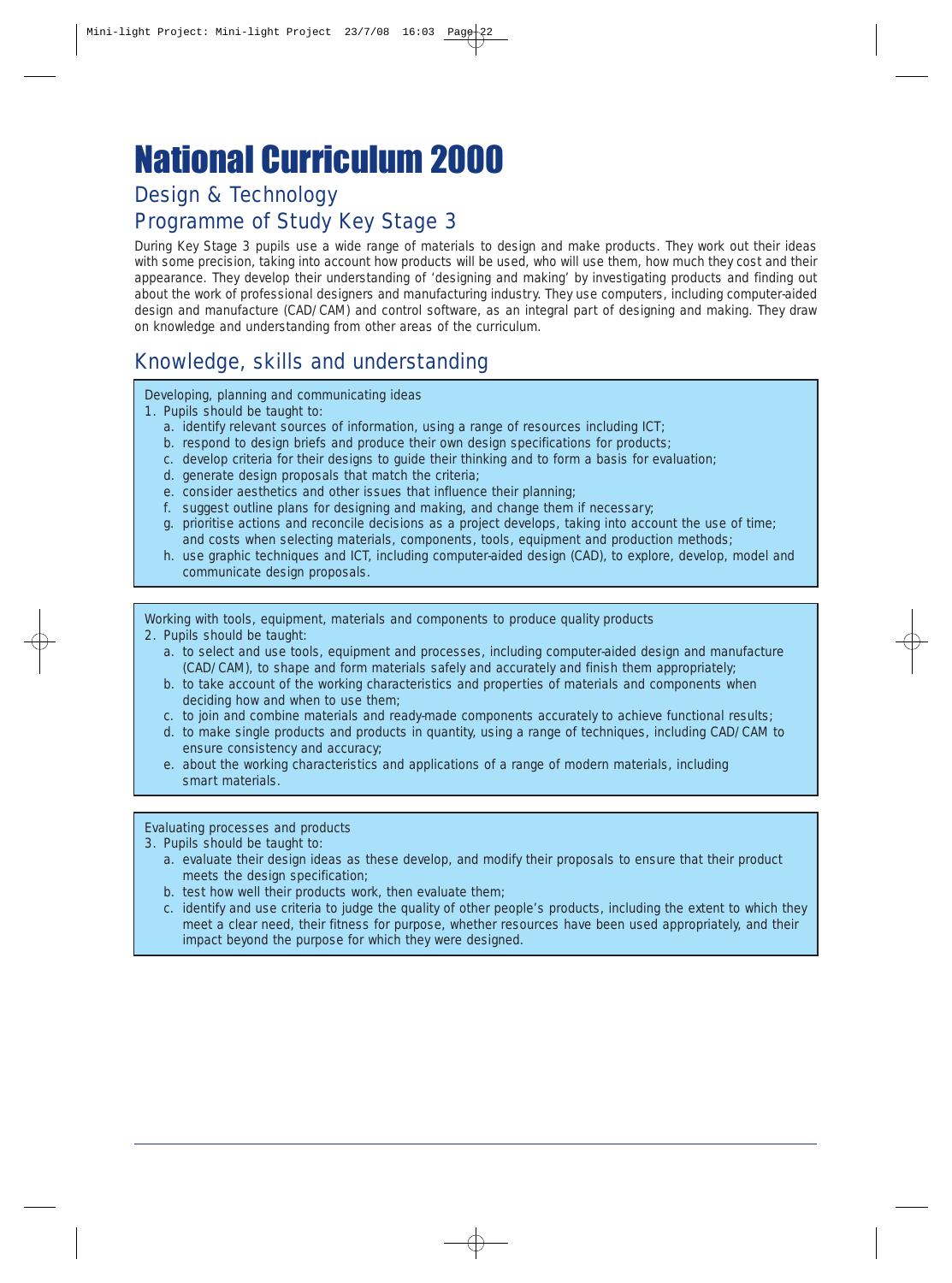#### Knowledge and understanding of materials and components

- 4. Pupils should be taught:
	- a. to consider physical and chemical properties and working characteristics of a range of common and modern materials;
	- b. that materials and components can be classified according to their properties and working characteristics;
	- c. that materials and components can be combined, processed and finished to create more useful properties and particular aesthetic effects;
	- d. how multiple copies can be made of the same product.

#### Knowledge and understanding of systems and control

#### 5. Pupils should be taught:

- a. to recognise inputs, processes and outputs in their own and existing products;
- b. that complex systems can be broken down into sub-systems to make it easier to analyse them, and that each sub-system also has inputs, processes and outputs;
- c. the importance of feedback in control systems;
- d. about mechanical, electrical, electronic and pneumatic control systems, including the use of switches in electrical systems, sensors in electronic switching circuits, and how mechanical systems can be joined together to create different kinds of movement;
- e. how different types of systems and sub-systems can be interconnected to achieve a particular function;
- f. how to use electronics, microprocessors and computers to control systems, including the use of feedback;
- g. how to use ICT to design sub-systems and systems.

#### Knowledge and understanding of structures

- 6. Pupils should be taught:
	- a. to recognise and use structures and how to support and reinforce them;
	- b. simple tests and appropriate calculations to work out the effect of loads;
	- c. that forces of compression, tension, torsion and shear produce different effects.

#### Breadth of study

- 7. During the key stage, pupils should be taught the knowledge, skills and understanding through:
	- a. product analysis;
	- b. focused practical tasks that develop a range of techniques, skills, processes and knowledge;
	- c. design and make assignments in different contexts. The assignments should include control systems, and work using a range of contrasting materials, including resistant materials, compliant materials and/or food.